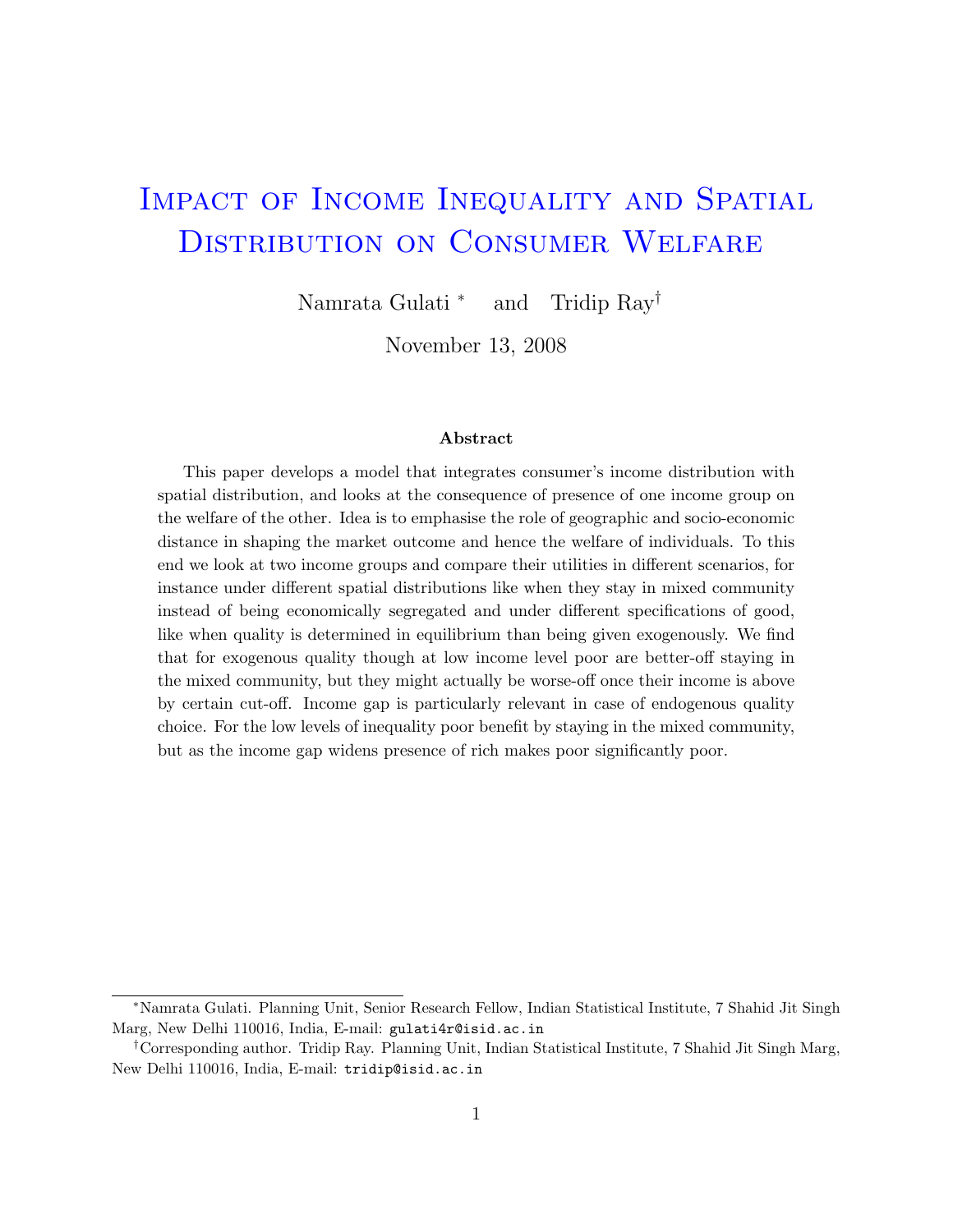#### 1 INTRODUCTION

Virtually every society has a wide range of income groups, staying together. In certain regions income disparity between people is more profound than the others. The kind of neighborhood where a person stays determines not just the price and the quality of the good but also the ease of access. For example, ratio of hospital beds to population in rural areas is fifteen times lower than that for urban areas and the ratio of doctors to population in rural areas is almost six times lower than that in the urban population. Though the health care facilities are overwhelmingly concentrated in urban areas, the economic distance, which includes cost of health care prevents access for the urban poor  $1$ . So the poor people, at the same income level, might be more disadvantaged staying is one place than the other. Are poor are better-off staying in a segregated economy or in a mixed economy. Would poor like to stay in poor neighborhoods because living in affluent one cost too much? Or does living in a poor neighborhood make poor people significantly poorer, as they do not even have the access to the facility. These are the kind of questions that we are interested in exploring in this paper.

The underlying factor influencing these regional differences stems from the variation in average income of people. People with higher income generally have higher valuation for services like health; education etc and so have higher willingness to spend on them. Firms while making strategic decisions take this into account. This insight was first developed by Gabszewicz and Thisse [1979], and Shaked and Sutton [1982] in the vertical differentiation models introduced by them. In our models we allow consumers to differ both with respect to their income and location. In the recent IO literature (Neven and Thisse [1990], Economidies [1989] and [1993], Tabuchi[1994], Hans Degryse [1996], look at the product specification in two characteristics though they did not allow for exclusion. Atkinson [1993] looks at nonconsumption, arising out of income gap. But people even at the same income level might not consume because of the higher distance, and this is especially relevant in case of health and education.

In our models, we assume that consumer can either be rich or poor depending on his income level. More affluent consumers are assumed to have higher marginal willingness to pay, for the same marginal increase in quality level. It is also assumed that consumption, or improvement in quality of goods/ service, relevant for our model like food, health, education etc increases consumers welfare from consumption of all goods. As distance is an important factor influencing consumption decision of individual, so circular city model widely discussed in the I.O literature is convenient framework to discuss our problem. Consumer are assumed to be uniformly distributed across the circular city, and their location is assumed to be fixed.

<sup>&</sup>lt;sup>1</sup>Socio-economic inequality and its effect on healthcare delivery in India: Inequality and healthcare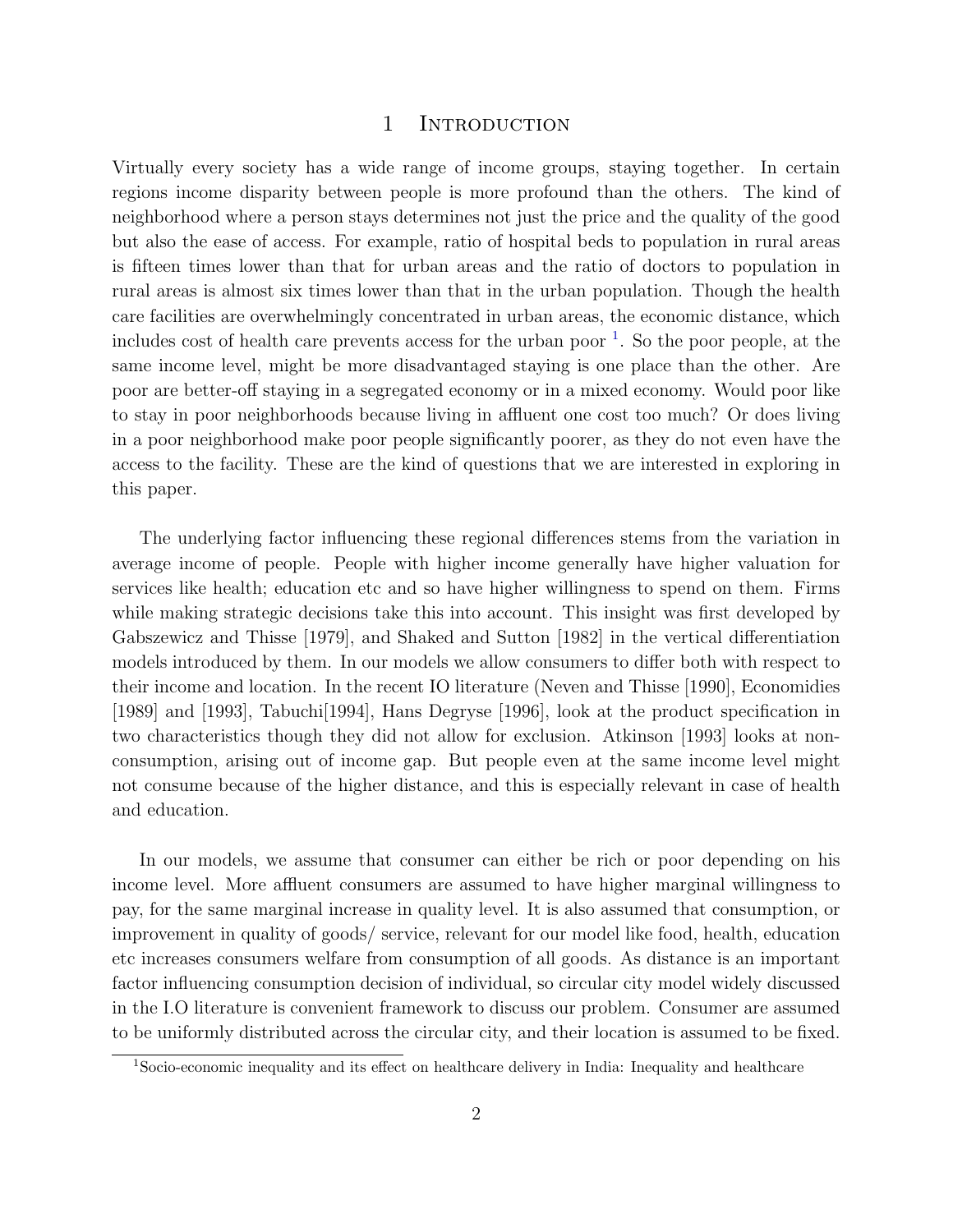Hence a consumer in our models is characterized by income, which can be either  $Y_R$  or  $Y_P$  and location. A firm is described by fixed cost and marginal cost which is assumed to be invariant with respect to output level. Given this basic structure we play around with assumptions on quality choice. In section 3, to highlight role of income of income variation, we start with a basic model where quality is not a choice and show that how different income distribution, even with perfect competition affects the price. We show that when the income level of poor is very low, they are better-off staying with rich. This is because when income is low then it is not viable for the firm to just serve them, but for little higher income when firm is still a local monopolist, they are better-off being alone. This is because owing to low income level price charged to poor will be lower when they are alone than when they are residing with the rich and because of this all of them will be served. But once the income is above certain cut-off then it does not matter whether they stay in the mixed or segregated economy.

In the fourth section we look at the model where rich and poor stay side by side and quality is also a choice. Structure of equilibrium depends on the three threshold level of income of the poor. If the poor are too poor then none of them is served, but if they are relatively rich then all of them are served and between these two extremes is the case when some of them are served, and some of them are left out. These threshold levels of income of poor are increasing in the income of the rich, implying that as the income gap between rich and poor increases, poor become worse-off. We also show in mixed community poor can attain the welfare maximising level of quality when income gap between them and rich is narrow, but as the income gap rises they end up loosing. We conclude in the last section.

# 2 Importance of Income difference

Our analysis crucially relies on the importance of income differential between people and across regions. There are numerous studies across various disciplines which have highlighted that inimical impact of income inequality on health outcomes. This becomes especially relevant for the developed countries like United States where it is not the absolute deprivation but the relative poverty which is prominent.  $\frac{2}{3}$  One does not much need much empirical evidence to emphasize the significance of income gap, just the casual walk across your city streets, in India, will be lot revealing. For instance while moving across filthy streets one might come across many roadside vendors, selling tea, providing barber services, etc. These kinds of shops require minimal physical investment and offer very basic service / good. But as one moves to relatively posh area, one comes across more sophisticated counterparts of the same good. Road side shops are replaced by café-coffee days, beauty saloon, etc. Now similar goods become highly capital intensive and specialised in nature. Prices of these goods

<sup>2</sup>Commentary: Income inequality summarises the health burden of individual relative deprivation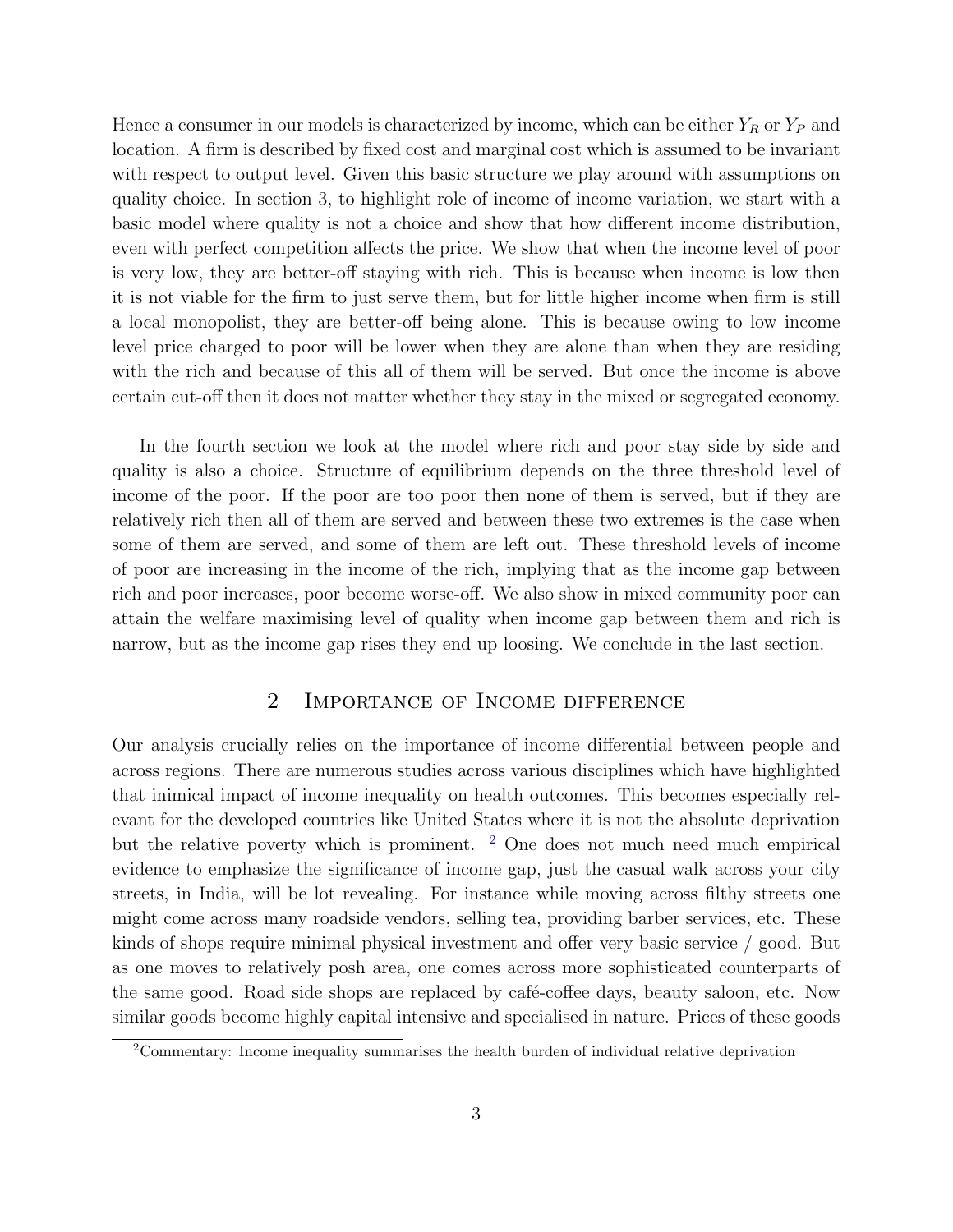move in tandem with quality. But more surprisingly, one might observe heterogeneous price even for the same product in different markets, depending on the extent of inequality. This is especially true for the food products. As reported food price in rich region like Gurgaon is much higher than in the poor region, reflecting higher paying capacity. Even more so certain facilities might be completely missing in certain areas as it is not be viable for the firm to operate, forcing individuals either to travel long distances or do completely without consumption. All this has a significant implication on the utility of the consumer. People with the same income level might be better-off staying in one place than the other as because of the presence of other income group. The idea can be illustrated by looking at the simple case described below.

## 3 Basic Model with given quality

Consider a simple setting: Circular city of length  $L$  units. There are  $n$  firms in the market. Each firm is defined by the location  $x_j$  and faces two types of cost, c, the constant marginal cost and  $F$ , fixed cost. We assume three-stage game for the firm, in the first stage, potential entrants chooses whether or not to enter. Equilibrium number of firms is determined from zero-profit condition. We assume that entrants do not choose their location, but rather are automatically located equidistant from one another on the circle. In the second stage, firms compete in prices, given locations. Each firm simultaneously chooses its price in every market so that its total profit is maximized. We assume that firm's do not price discriminate between consumers and charges them same price, irrespective of their location.

Firms problem:

$$
\text{Max } \pi_j = [p_j - c]D_j - F
$$

Each consumer is described by location  $z_i$  and income level. Utility of consumer of income  $Y$ , is given by:

$$
U = \begin{cases} Y\theta - p_j - t | x_j - z_i | & \text{if he buys,} \\ Y & \text{if he does not buy.} \end{cases}
$$

 $Y\theta$  is the gross utility of the consumer,  $p_j$  is the charged and t is the per-unit travel cost. In this model when quality level is given, this implies that individual's welfare from consumption of all goods increase if he chooses to buy. For example a healthier individual is better able to enjoy consumption of all other goods and services. Reservation utility is given by  $Y$ . Consumer buys if his utility from consumption is higher than his reservation utility. As is clear from the above expression that the total price paid by the consumers (which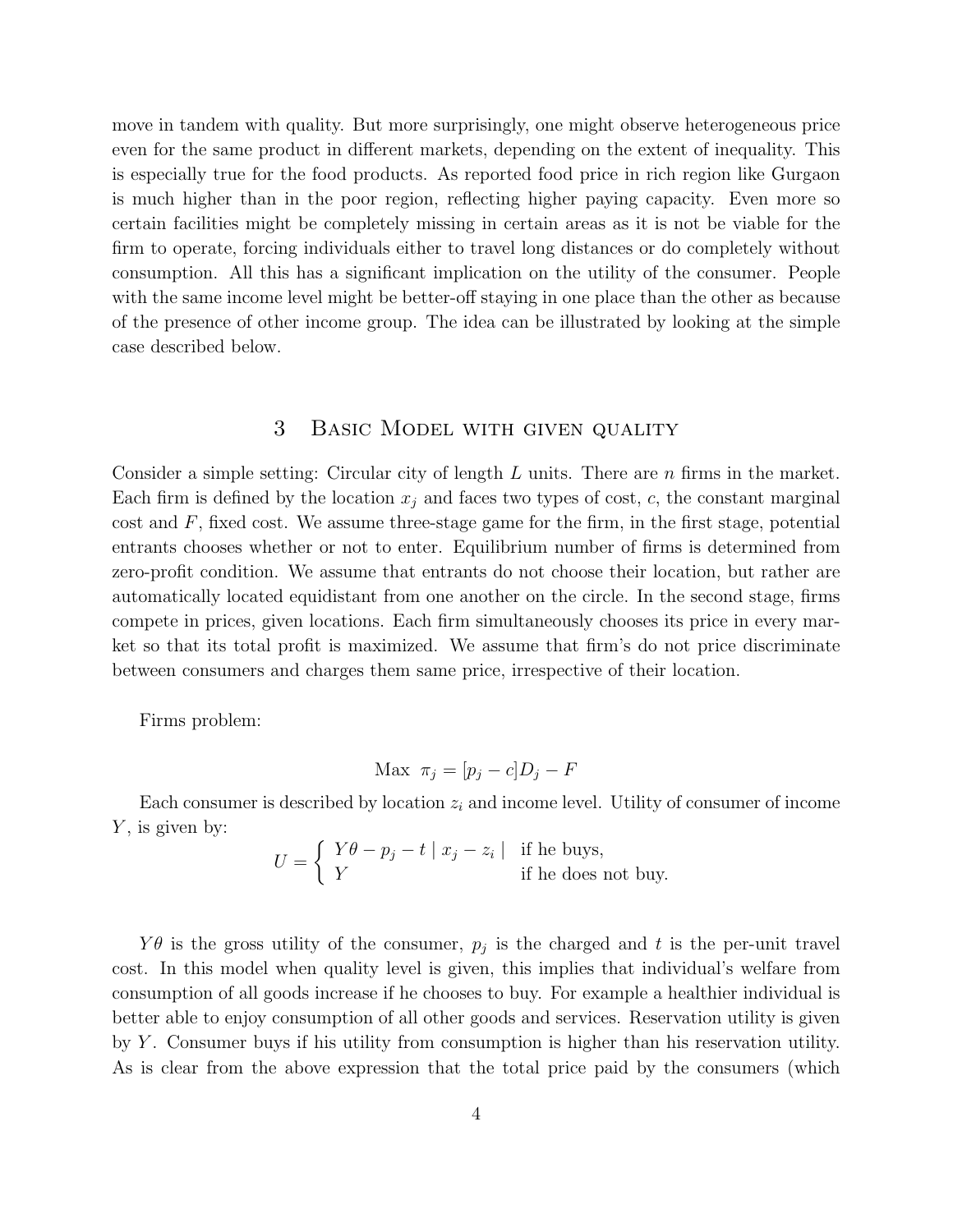includes the transportation cost) differs from the net market price received by the producer. Because of this difference in the mill and the delivered price there might be consumers even at the same income level, who are left out of the market.

# 3.1 MIXED COMMUNITY:

We assume that there are two income groups staying side by side, one has income level  $Y_R$ and other  $Y_P$ , where  $Y_R > Y_P$ . Individuals with income  $Y_R$  and  $Y_P$ , are assumed to be uniformly distributed, across the circular city with density  $\delta_R$  and  $\delta_P$ , respectively.



Figure 1: Circular City with Two Income Groups

Firm's compete with respect to rich: Initially we assume that  $Y_R$  is high enough to ensure that the marginal rich indifferent between the two adjacent firms is better-off buying, implying that adjacent firms compete for the marginal rich consumer and look at the different equilibrium possibilities depending on the income of poor.

# 3.1.1 Case 1. Marginal POOR indifferent between two adjacent firms is better-off consuming:

This would imply that the firms compete for the marginal poor as well. Demand here is derived as in the standard IO literature, by looking at the location of the marginal consumer, indifferent between the two adjacent firms. Let the marginal consumer with income Y indifferent between firm  $j$  and firm  $j + 1$  be located at  $z_i$ .

Then 
$$
U(Y, x_j, p_j, z_i) = U(Y, x_{j+1}, p_{j+1}, z_i) \Rightarrow z_i(Y) = \frac{p_{j+1} - p_j + t(x_j, x_{j+1})}{2t}
$$

Similarly one can work the position of the marginal consumer indifferent between firm  $j$ and  $j-1$  and evaluate total demand corresponding to income group Y.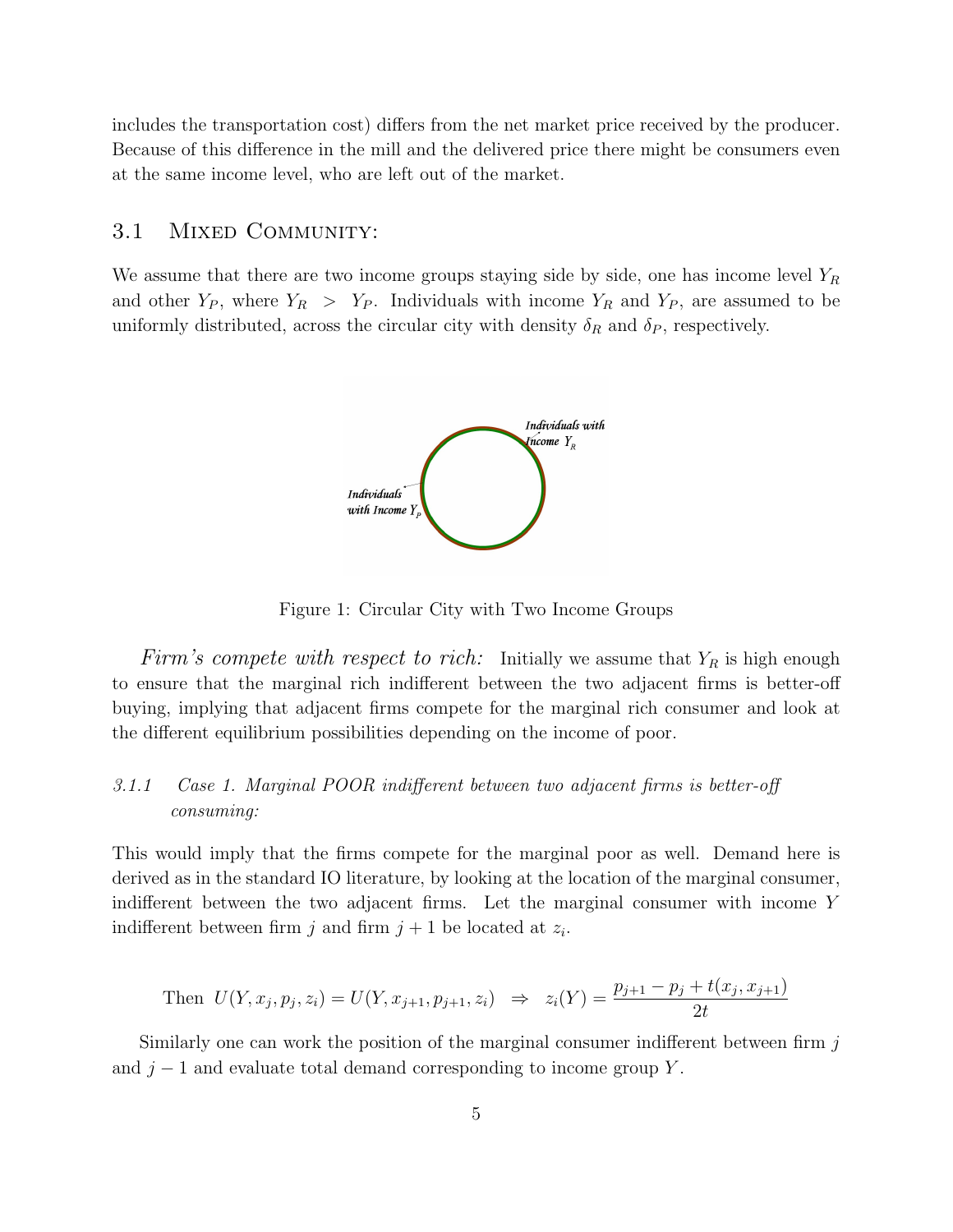$$
\Rightarrow D_j = \frac{\delta_R + \delta_P}{2t} \times [p_{j+1} + p_{j-1} - 2p_j + t(x_j, x_{j+1}) + t(x_j, x_{j-1})]
$$

First order condition with respect to price implies:

$$
D_j = \frac{\delta_R + \delta_P}{t} \times [p_j - c]
$$

Income of poor is so high that it completely mitigates the affect of distance. Only the mass of the consumers determines the demand for the firm and hence the equilibrium values for n and p. Symmetric location together with **Zero-Profit** implies:

$$
n = L \left[ \frac{t(\delta_R + \delta_P)}{F} \right]^{\frac{1}{2}} \quad \text{and} \quad p_j = \left[ \frac{tF}{\delta_R + \delta_P} \right]^{\frac{1}{2}} + c
$$

Above case holds when the poor consumer who is indifferent between the two adjacent firms is better-off consuming.

$$
\Rightarrow Y_P \; < \; Y_P \theta - p - \frac{tL}{2n}
$$

Substitution of equilibrium values and simple rearrangement implies:

$$
\frac{3}{2} \left[ \frac{tF}{\delta_R + \delta_P} \right]^{\frac{1}{2}} < Y_P \theta - c < Y_R \theta - c \tag{1}
$$

This is the case when the income of the poor is also high enough that the marginal poor is better-off consuming. This cut-off level of income of poor is the function of exogenous parameters. It warrants a mention that in this model without quality choice and with free entry once the income level  $Y_P$  is above certain cut-off then the income gap between poor and rich has no role. Equilibrium outcome for price, number of firms, is same, irrespective of high the income is, testifying the importance of competitive set-up. Price mark up above the marginal cost is just sufficient enough to cover the fixed cost.

# 3.1.2 case 2. Marginal Poor indifferent between the two adjacent firms is better-off not buying:

This implies that poor constitutes firms captive market. Demand from rich is evaluated in the same way as above and demand from the poor is determined by the distance of the marginal consumer indifferent in buying and not buying.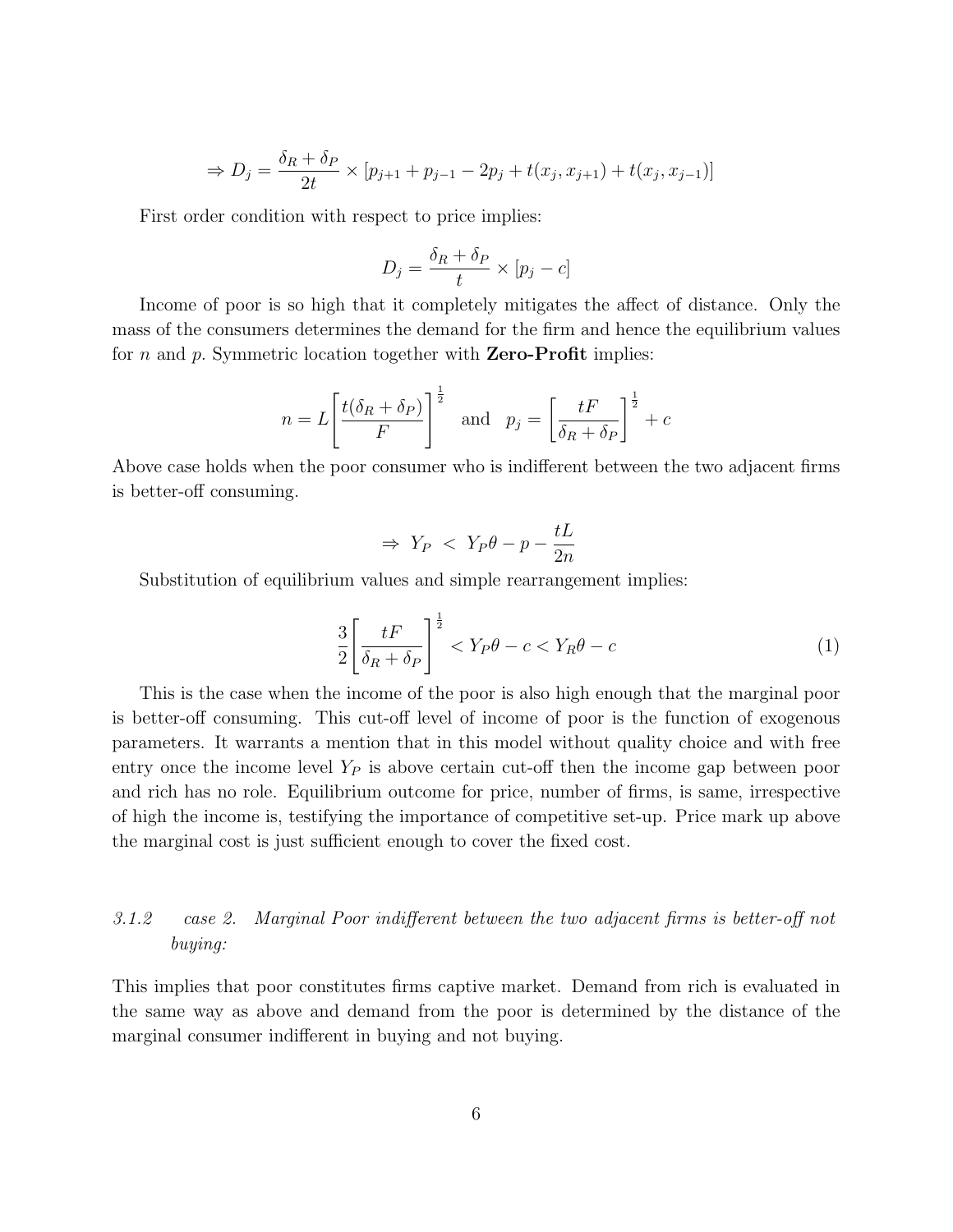$$
D_j = \frac{\delta_R}{2t} \times [p_{j+1} + p_{j-1} - 2p_j + t(x_j, x_{j+1})] + 2\delta_P \left[ \frac{Y_P \theta - p_j}{t} \right]
$$

Income of poor shows up in the aggregate demand, making demand more elastic to price as compared to previous case. This is because firms are monopolist with respect to poor.

Solving in exactly the same way as above yields:

$$
p = \sqrt{\frac{tF}{\delta_R + 2\delta_P}} + c \& n = \frac{tL\delta_R}{\delta_R + 4\delta_P \left[ \sqrt{\frac{tF}{\delta_R + 2\delta_P}} - \frac{2\delta_P}{\delta_R + 4\delta_P} [Y_P \theta - c] \right]}
$$
(2)

This case holds when  $Y\tilde{u} - p_j - \frac{tL}{2n} < Y_P \bar{u}$  *i.e.* when the marginal consumer gets less than his reservation utility and so is better-off not consuming. After substituting for the equilibrium values, implied cut-off of  $Y_P$  for which this holds is given by:

$$
Y_P \theta - c < \frac{3\delta_R + 4\delta_P}{2[\delta_R + \delta_P]} \left[ \frac{t}{\delta_R + 2\delta_P} \right]^{\frac{1}{2}} \tag{3}
$$

Here distance becomes relevant to the extent that it influences the consumption decision of individual. Even at the same income level there are some poor, relatively at the higher distance, who are better-off not consuming. This case highlights the importance of spatial dimension. For example in rural India, many poor people are unable to avail primary education as schools are not conveniently located.

As is clear from equation 2, that the number of firms is increasing in the income level of poor, though price is at the same level. As  $Y_P$  increases demand size of each firm goes up, implying that each firm is making more than zero-profit. To mop-up that extra profit number of the firm goes up. Once  $Y_P$  reaches the cut-off level implied by equation 3 every one is served.

For 
$$
Y_P
$$
, such that, 
$$
\frac{3\delta_R + 4\delta_P}{2[\delta_R + \delta_P]} \left[ \frac{tF}{\delta_R + 2\delta_P} \right]^{\frac{1}{2}} < Y_P \theta - c < \frac{3}{2} \left[ \frac{tF}{\delta_R + \delta_P} \right]^{\frac{1}{2}}
$$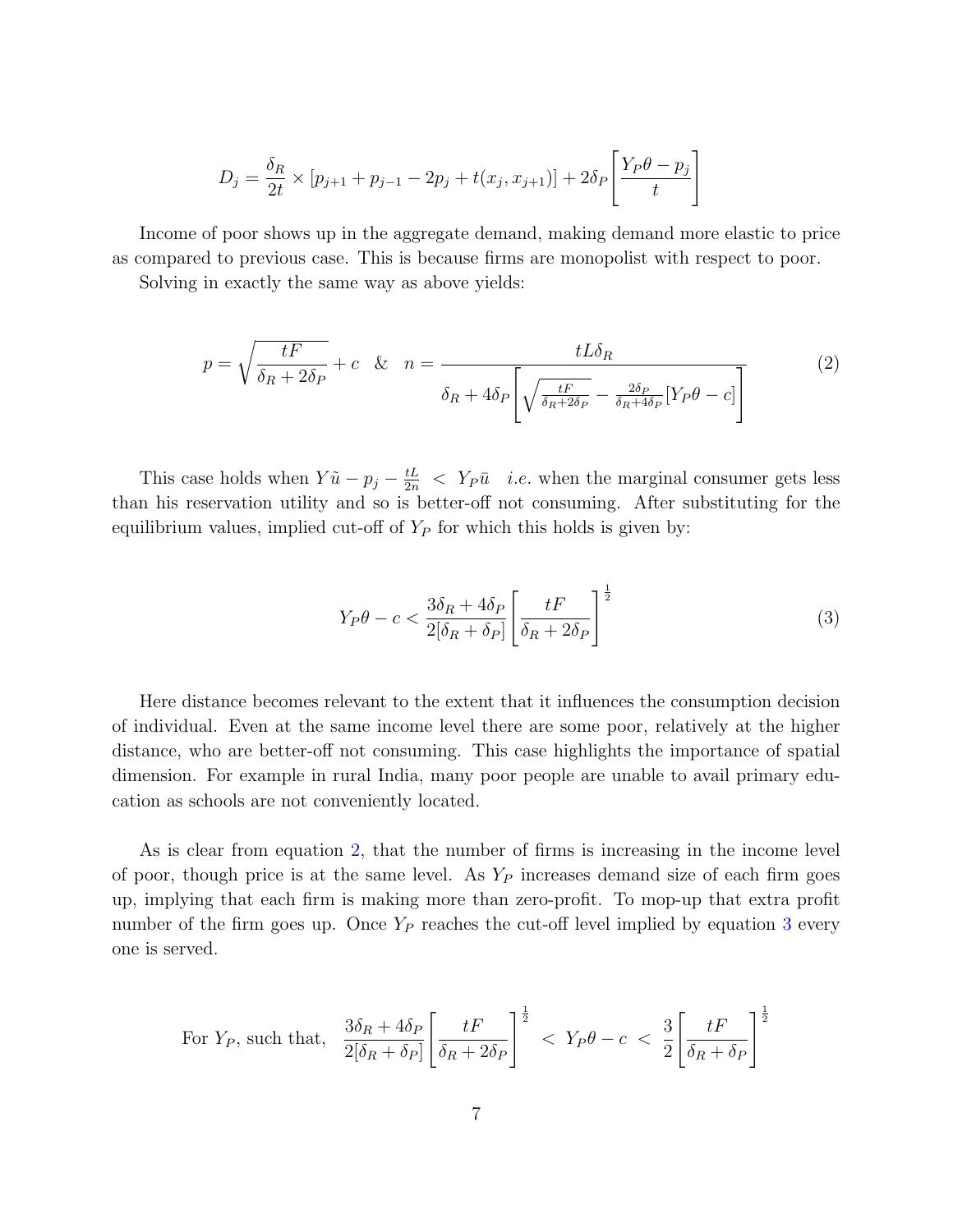there is a kink equilibrium where the marginal poor who is indifferent between the two adjacent firms is also indifferent in buying and not buying.

Also it warrants attention that compared to the *case 1*, price here is lower, though the number of firms is also low. And within the parameter restriction as  $Y_P$  increases, price remains unchanged and the number of firms goes up. This has a direct implication on the utility of the rich, implying that as  $Y_P$  increases, welfare of rich improves, as the average distance traveled reduces.

As the income of the poor keeps falling more and more poor are left unserved and in the limit all poor are left out. This occurs when the poor who is even at the location of the firm is better-off without consumption. Relevant income level of poor for which this holds is determined from the following equality:

$$
Y_P \theta - p = Y \Rightarrow Y_P \theta = \left[ \frac{tF}{\delta_R + 2\delta_P} \right]^{\frac{1}{2}} + c \tag{4}
$$

Observe that the two cut-off of  $Y_P$  implied by equation 1, 3 and 4 are relaxed as  $\theta$ increases.  $\theta$  can also be interpreted as individuals valuation. So if valuation increases, then more poor will avail the relevant service. For example if people become more informed about the benefits of education or become more health conscious then individuals participation will go up. This emphasises on role of programs directed towards making people more aware.<sup>3</sup>

It is important to note, that unlike in the Betrand model, there are different prices for the same good/service depending on the income distribution, even with perfect competition. And interestingly, on controlling for distribution, as the density of population increases, price for the same good falls. This is possible as now individuals are also distributed with respect to their location, aswell.

#### 3.1.3 case 3. All POOR are left unserved:

Below the income level implied by equation 4, poor even at the location of the firm is betteroff not buying at all. This is true when income of poor is so low, that they can not even

<sup>3</sup>WaterAid-India's rural sanitation program was making slow progress in 1995-96. A lack of demand from households meant that partner NGOs had constructed only 460 out of 1,100 latrines planned for the 12month period. WaterAid-India decided that it was time to reformulate its strategy and focus on marketing sanitation. As a result of this change in approach, by the first six months of 1997-98, partner NGOs had achieved a dramatic turnaround in demand and constructed 5,000 latrines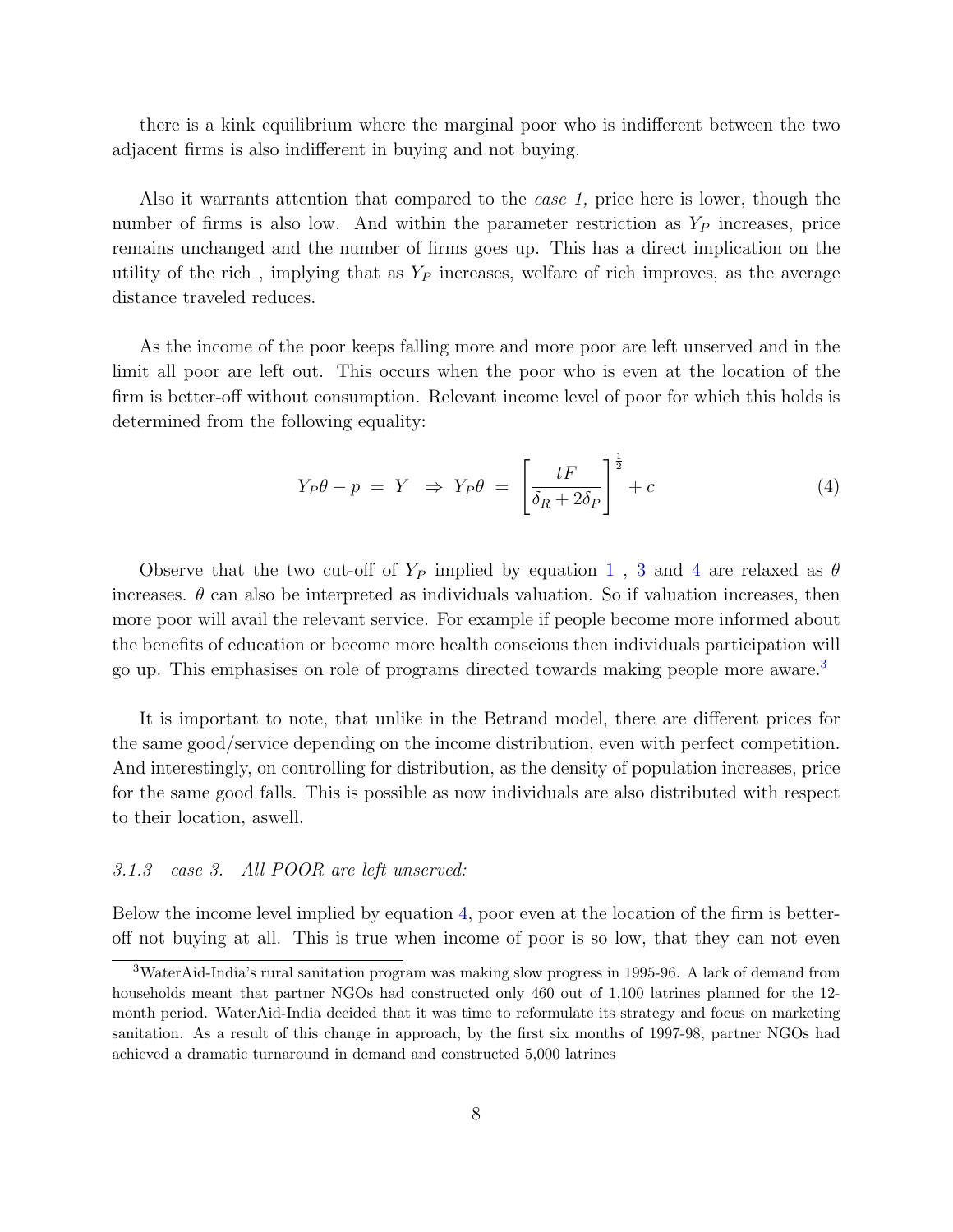afford the mill price. Only rich constitutes the demand for the firm. Equilibrium  $p$  and  $n$ are given by:

$$
p = \left[\frac{tF}{\delta_R}\right]^{\frac{1}{2}} + c \quad \text{and} \quad n = L\left[\frac{t\delta_R}{F}\right]^{\frac{1}{2}}
$$
  
Also  $Y_R \theta - p - \frac{tL}{2n} > Y_R \Rightarrow \frac{3}{2} \left[\frac{tF}{\delta_R}\right]^{\frac{1}{2}} + c < Y_R \theta$  (5)

It warrants a mention that once the density is controlled for equilibrium values of  $n, p$ and the income level for which firms are competing for rich is the same as in case 1, when firms are competing with respect to both rich and poor. As of now we have considered the case when poor are staying in a mixed community. In order to make valid comparisons we need to look at the equilibrium when an individual stays in a segregated economy.

## 3.2 Segregated Economy:

Here we look at the equilibrium when poor are staying in the segregated community.

#### 3.2.1 Monopoly equilibrium defining feasibility condition:

Potential monopoly market of the representative firm is given by:  $\frac{2\delta_P[Y\theta - p]}{I}$ t

For 
$$
Y\theta - c = \sqrt{\frac{2tF}{\delta_P}}, \quad n = L\sqrt{\frac{t\delta_P}{2F}}
$$
 and  $p = \frac{Y\theta + c}{2}$  (6)

It will be feasible for the firm to operate only if  $\pi \geq 0 \Rightarrow Y\theta - c \geq 0$  $\sqrt{2tF}$  $\delta_P$ .

Implying that for  $Y_P$  below this level there will be no firm in the market and all consumers will be left unserved.

#### 3.2.2 Competitive equilibrium:

Equilibrium here is same as case 3, where only one income type is being served.

It holds for 
$$
Y\theta \ge \frac{3}{2}\sqrt{\frac{tF}{\delta_P}} + c
$$
 and  $p = \sqrt{\frac{tF}{2\delta_P}} + c$  and  $n = L\sqrt{\frac{t\delta_P}{F}}$   
There is *kink equilibrium* for  $\sqrt{\frac{2tF}{\delta_P}} < Y\theta - c < \frac{3}{2}\sqrt{\frac{tF}{\delta_P}}$ .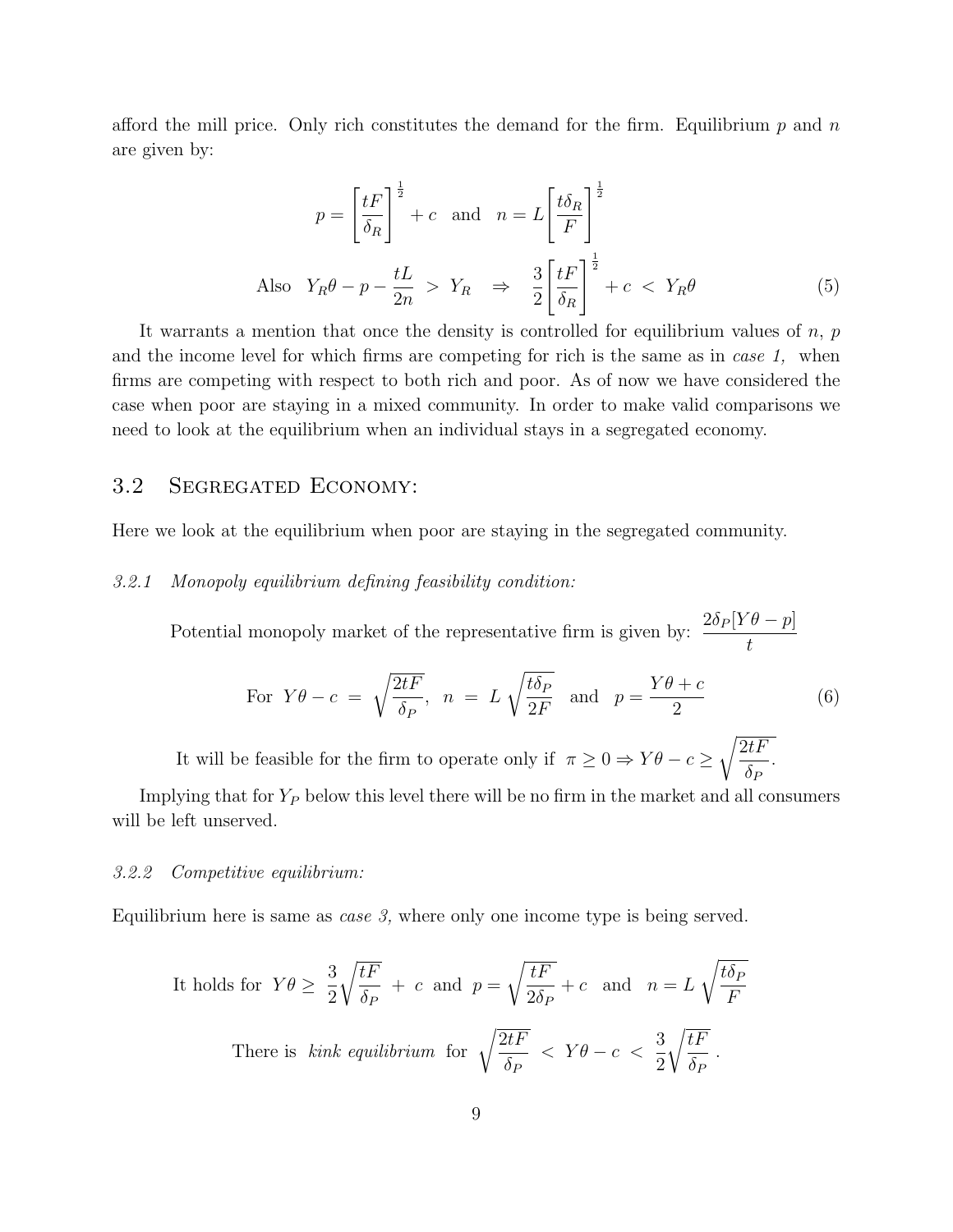## 3.3 Comparisons

It is particularly intriguing that in the no quality model, we have different outcome in terms of price and number of firms, depending on the income gap. This has direct implication on the utility of the consumers. Exploiting this we are now in the position to make comparisons of the welfare under two set of conditions, one when individuals are staying in a mixed community and the other when they are in a segregated economy. To make any valid comparisons arising out of the income difference we need to control for the density, so we assume that  $\delta_R + \delta_P = \delta$  in the mixed community also  $\delta_P = \delta_R = \delta$  in the segregated economy.

1. As noted above for  $Y_P \theta \ \n\langle \frac{\partial t}{\partial P} + c \rangle$ , there will be no firm in the region, as it is not operationally viable. So by living by themselves no poor will be served. Its the presence of rich which not just makes firms viable but also reduces the minimum cut-off for which any poor is served, (follows from case 2 ). So, poor are certainly better-off staying with rich for the following range of  $Y_P$ .

$$
\sqrt{\frac{tF}{\delta_R + 2\delta_P}} + c < Y_P \theta < \sqrt{\frac{2tF}{\delta_P}} + c
$$

This is because income of rich by itself is high enough to make firms sustainable even in the absence of relatively economically backward, so once firm is there then the poor who are relatively closely located are better-off consuming instead of doing without it. Since at least few poor are getting more than their reservation utility so poor as the community gains.

2. On moving to the other extreme, where firms are competing for poor as well,

*i.e* for 
$$
\frac{3}{2}\sqrt{\frac{tF}{\delta_R + \delta_P}} = \frac{3}{2}\sqrt{\frac{tF}{\delta}} < Y_P \theta - c
$$
 (7)

equilibrium outcome is the same both in the segregated and the mixed community, so the individuals utility is the same. This is because as already discussed, in the no quality model, once the income level is above a certain cut-off level, it has no impact on the equilibrium outcome.

3. For the intermediate range of  $Y_P$ , *i.e.*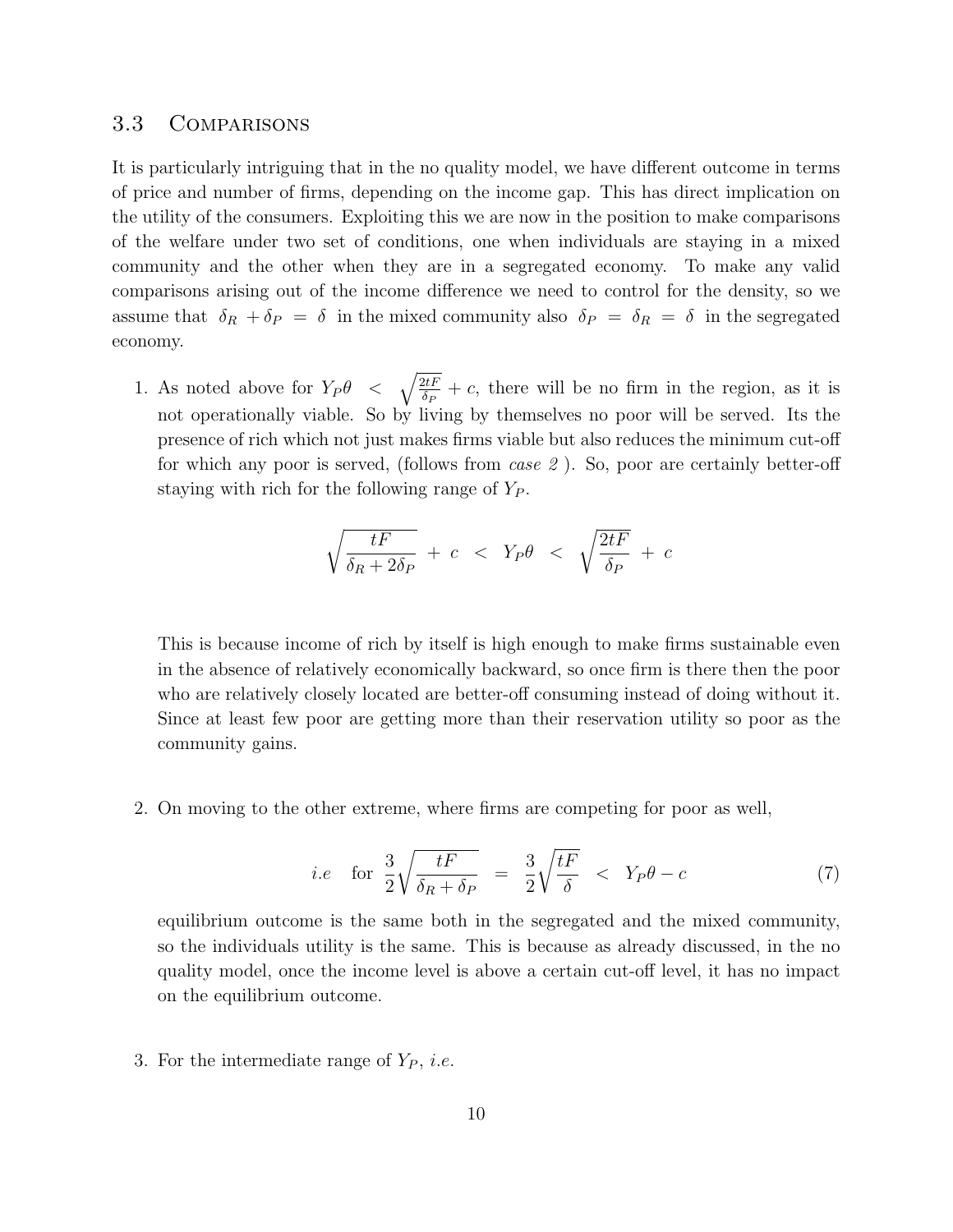*i.e.* for 
$$
\sqrt{\frac{2tF}{\delta_P}} + c \le Y_P \theta \le \frac{3\delta_R + 4\delta_P}{2[\delta_R + \delta_P]} \sqrt{\frac{tF}{\delta_R + 2\delta_P}} + c
$$

comparison of the utility is not so straight forward. So we evaluate the welfare of the poor at these two extremes. We first look at the case where  $Y_P \theta = \sqrt{\frac{2tF}{\delta P}}$  $\frac{2tF}{\delta P} + c$ . In the segregated community as noted above all poor are consuming. So the welfare of the poor is given by:

$$
2n\int_0^{\frac{L}{2n}} \{Y_P \theta - p - tx\} dx
$$

Next consider the case where the consumers are staying in the *mixed* community, relevant case for this income level is the case 2, firms are competing only for the rich but is a monopolist with respect to poor. Some poor are left out of the market, so welfare of poor given by

$$
2n\int_0^{\nu} \{Y_P\theta - p - tx\} dx + 2n\int_{\nu}^{\frac{L}{2n}} Y_P dx
$$

where  $\nu$  is determined such that marginal poor is indifferent in buying and not buying. It has been shown in the appendix that poor are better-off staying alone instead of mixing with the rich. This is because equilibrium price in the segregated economy given by  $\sqrt{\frac{tF}{2\delta_P}} + c$  which equals  $\sqrt{\frac{tF}{2[\delta_R + \delta_P]}} + c$  (on controlling for density) is strictly lower than the price in the mixed community given by  $\sqrt{\frac{tF}{\delta_R+2\delta_P}}+c$ , even though the number of firms is lower. It implies that the price affect dominates the distance affect, because of which in segregated economy all poor consume though some of them are left out in the mixed community, leading to higher welfare when they are staying alone.

4. Moving to the other end, *i.e* when  $Y_P \theta - c = \frac{3\delta_R + 4\delta_F}{2(S - 5)^2}$  $2(\delta_R+\delta_P)$  $\lceil tF$  $\delta_R + 2\delta_P$  $\int_{0}^{\frac{1}{2}}$ . In the segregated economy for this level of  $Y_P$ , relevant equilibrium is the kinked one.

as 
$$
\frac{3\delta_R + 4\delta_P}{2(\delta_R + \delta_P)} \sqrt{\frac{tF}{\delta_R + 2\delta_P}} < \frac{3}{2} \sqrt{\frac{tF}{\delta_R + \delta_P}} = \frac{3}{2} \sqrt{\frac{tF}{\delta}}
$$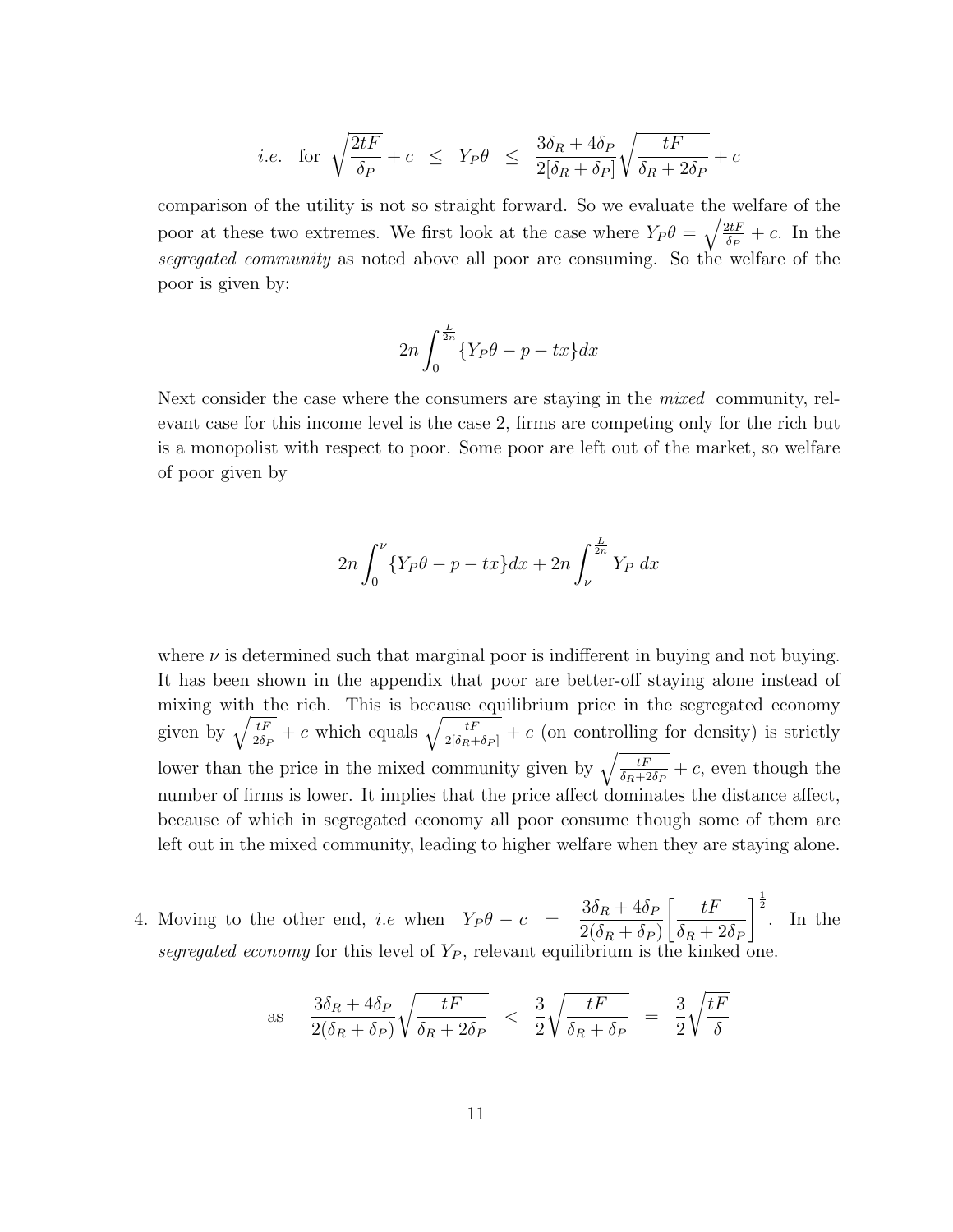So the price is set such that, the marginal consumer indifferent between the two adjacent firms is also indifferent in buying and not buying. In the mixed community is also, this level of  $Y_P$  defines the cut-off over which all poor is served, so the expression for total welfare is the same as above. Also this income level marks the start of the kink. Again the price determined in the same way as above. It has been shown in the appendix that the welfare of the consumer is same in both cases.

Above analysis implies that for the very low level of income, poor are benefit from the rich presence of rich, then there exists a range when they are better-off staying in segregated economy as because of rich price is relatively higher, but this difference in the welfare diminishes as  $Y_P$  increases and completely fades out once all poor are served. This leads to the following proposition:

 $\sqrt{t}$ **Proposition 1.** Poor are better-off staying with rich for income the income level **EXECUTE:** FOOT are better on staying with field to income the<br>  $\frac{dF}{dR+2\delta p} + c < Y_P \theta < \sqrt{2t}F + c$  for  $\sqrt{\frac{2tF}{\delta p}} + c \leq Y_P \theta \leq \frac{3\delta_R + 4\delta_P}{2[\delta_R + \delta_P]}$  $2[\delta_R+\delta_P]$  $\sqrt{t}$  $\frac{tF}{\delta_R+2\delta_P}+c$ poor are worse-off staying with the rich, but rich benefit from the presence of poor, but for  $\frac{3\delta_R+4\delta_P}{}$  $2[\delta_R+\delta_P]$  $\sqrt{t}$  $\frac{tF}{\delta_R+2\delta_P}+c < Y_P\theta$  it makes no difference whether poor are staying in the mixed or segregated economy.

Firms are monopolist with respect to rich: Through-out the above analysis we assumed that rich are rich enough, but in the initial stages of development income difference between poor and rich might not be substantial. We can not allow income of the rich to be too low for the technical reasons, so for the simplicity assume that the income level of rich is low such that the marginal rich who is indifferent between the two adjacent firms is also indifferent in buying and not buying. This implies that for this level of  $Y_R$  and for  $Y_R > Y_P$ some poor will be left out for sure, but the cut-off level of  $Y_P$  for which no poor is served is lower here than above.

**Proposition 2.** Cut-off level of  $Y_P$  for which no poor is served in the mixed community is lower when rich are relatively poor than the case when the firms have are competing with respect to them, implying that for low levels of  $Y_P$  welfare of poor improves in case income gap between poor and rich is not substantial.

Proof of the above proposition follows by comparing the two cut-off levels of  $Y_P$  in the two scenarios in the mixed community. In the case where firms are competing with respect to rich the relevant cut-off level, as shown above is  $\sqrt{\frac{tF}{\delta_R+2\delta_P}}+c$  where as for the case when firms are monopolist with respect to rich it is  $\sqrt{\frac{tF}{2[\delta_R+\delta_P]}}+c$ . This cut-off level of  $Y_P$  is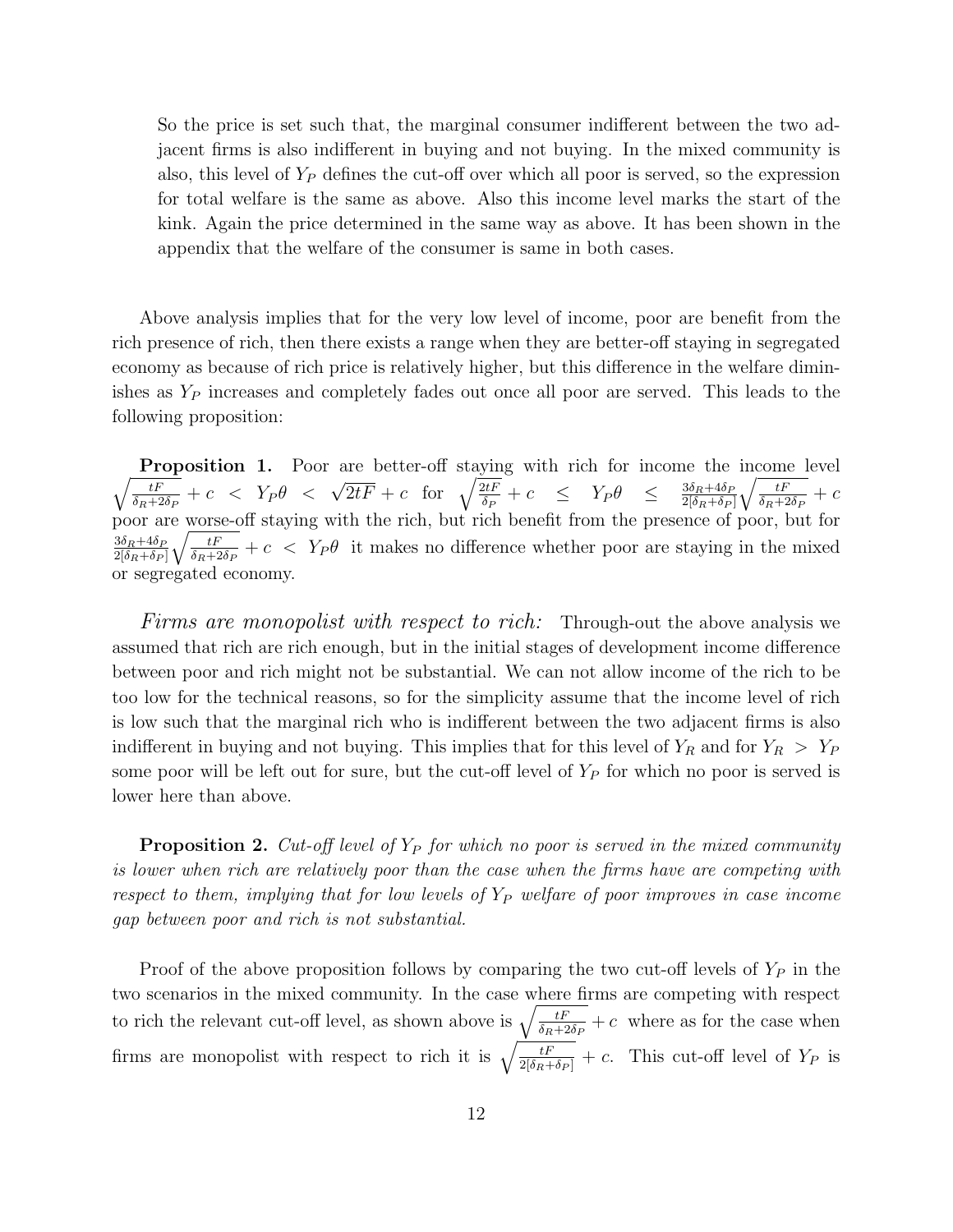evaluated in the appendix.

#### 4 When quality choice is endogenous

As development makes inroads one observes qualitative different in the lives of people. But there are many who are not touched by income rise and are left in the wraps of poverty. Individuals are not segregated with respect to their incomes and what one generally observes is the juxtaposition of people of disparate circumstances in limited space. Firms responds to this income diversity while taking decisions. What role does this income difference plays, is especially important when quality is endogenous. Propelled by the income growth, malls culture takes over. Does this transformation aggravates situation of poor or even they are able to benefit from others fortunes? Is the gain of one group loss for the other? Does the market outcome might be such that it actually leads to exacerbation of poverty because of the increased market prices?

Like the previous model we continue to assume that there are two income groups, with income  $Y_R$  and income  $Y_P$  uniformly distributed across the circular city with density  $\delta_R$  and  $\delta_P$  respectively, on the circular city of length normalised to one. The value to consumer  $(z, Y)$  of one unit of product of quality  $\theta_j$  sold at price  $p_j$  is:

$$
U(z, Y, x_j, \theta_j, p_j) = Y\theta_j - p_j - t(z - x_j)
$$
\n
$$
(8)
$$

The utility function is continuous in both  $p_j$  and  $\theta_j$ . Note that the particular form of the utility function implies that  $U$  everywhere satisfies "single-crossing" condition  $(SCI)$ :

$$
\delta \bigg(\frac{\delta U/\delta \theta}{\delta U/\delta Y}\bigg)/\delta Y \ > \ 0
$$

Hence any indifference curve in  $(\theta, Y)$ - plane of a higher income household cuts a indifference curve of lower-income household from below. So the marginal rate of substitution between price and quality,  $MRS_{p_j\theta_j}$ , is higher for the consumers with income  $Y_R$ . So for the same increase in the quality people with higher income are willing to pay more. This is a reasonable, as the richer individual is more likely to be informed about the benefits of better quality, hence would value it more. We assume three stage game for the firm, where in the first stage firm decides whether to enter the market or not. In the second stage firm decides about its location and in the third stage firms simultaneously decide on the price and quality. We restrict ourselves to symmetric equilibrium. Profit of the firm is given by: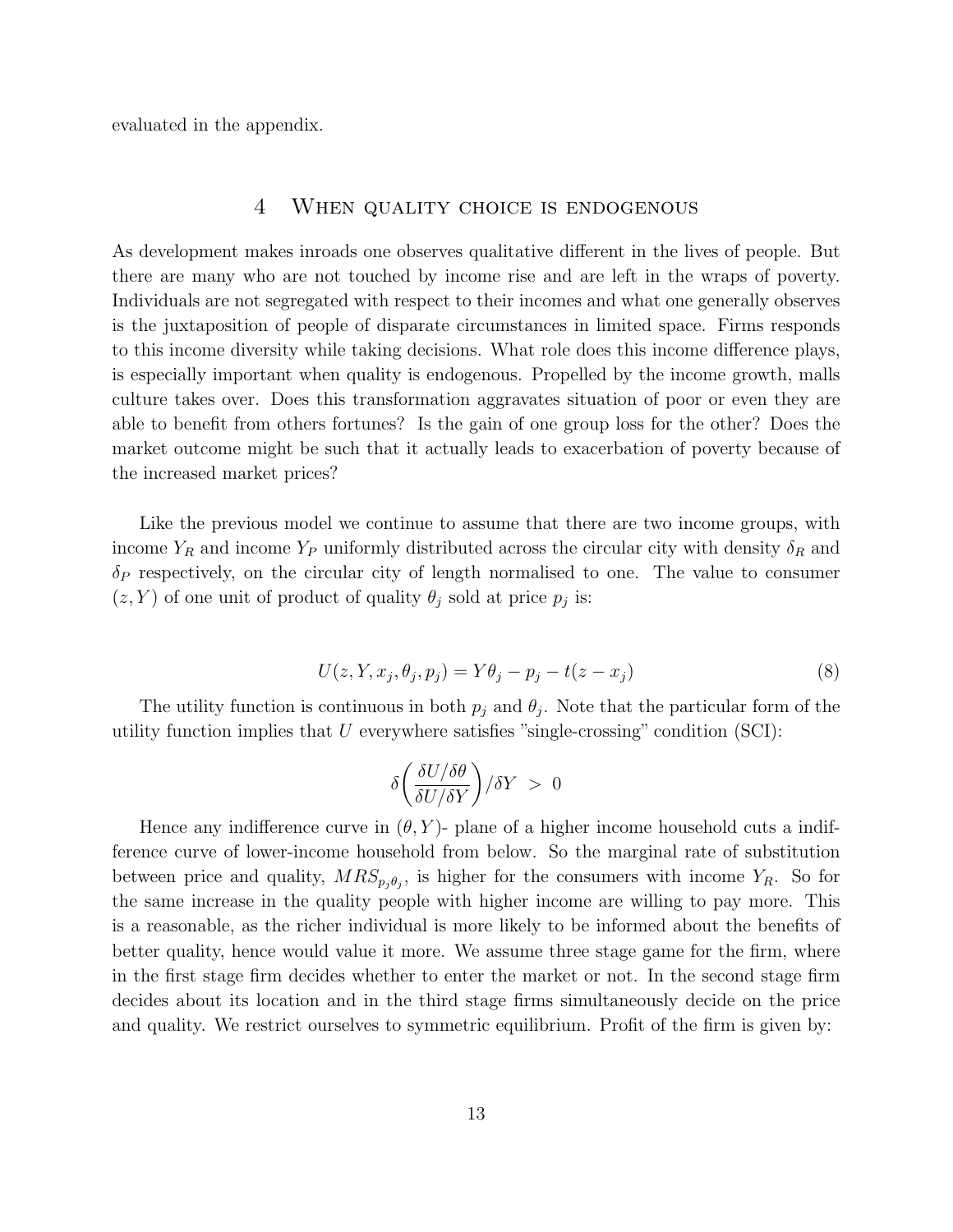$$
\pi_j(p, \theta_j, x, n) = [p - c(\theta_j)] D_j(p, \theta_j, x, n) - F(\theta_j)
$$
\n(9)

where  $p = (p_1, \ldots, p_n)$   $\theta = (\theta_1, \ldots, \theta_n)$   $x = (x_1, \ldots, x_n)$  are the *n*-tuples of strategies of prices , quality specifications and locations of firms respectively. We assume that the marginal cost is invariant with respect to output level  $(D_i)$  but varies costively with quality. Fixed cost is assumed to be convex in quality.

$$
c_{\theta_j}(\theta_j) > 0, \qquad c_{\theta_j \theta_j}(\theta_j) \ge 0,
$$
  
\n
$$
F_{\theta_j}(\theta_j) > 0, \qquad F_{\theta_j \theta_j}(\theta_j) \ge 0,
$$
\n(10)

As stressed earlier, our focus is on goods and services which are required at the frequent intervals, like barber service, education, health care etc, and hence the distance becomes the crucial factor in making the choice. Marginal cost of such services depends on the quality of resources. Superior quality means higher outlay, for instance better qualified professionals, better computers etc. So one would expect marginal cost to increase with the increase in the quality. Also the level of physical investment also depends on the quality. For example as an economy experiences huge increases in income one can see transition from small health centers to big hospitals equipped with all the modern day apparatus. Similarly coming to the education, one can see evolution of dilapidated schools in rural areas to dominating structures in the urban area.

Again as in the previous section, we assume that income of rich is high enough that firms are competing with respect to them, and focus on equilibrium structure depending on the income level of poor. With respect to poor one can identify three cut-off levels of  $Y_P$  and demand from poor is determined by where does the actual income of poor lie.

# 4.1 Marginal poor consumer who is indifferent between the two adjacent firms is better-off buying

With the quality choice marginal consumer indifferent between firm j and firm  $j + 1$  is determined by equating,  $U(Y, \theta_j, x_j, p_j, z_i) = U(Y, \theta_{j+1}, x_{j+1}, p_{j+1}, z_i)$ 

Working in the similar way as in no quality choice model implies equilibrium:

$$
n = L\sqrt{\frac{t(\delta_R + \delta_P)}{F(\theta)}} \quad \text{and} \quad p = \sqrt{\frac{tF(\theta)}{\delta_R + \delta_P}} + c(\theta)
$$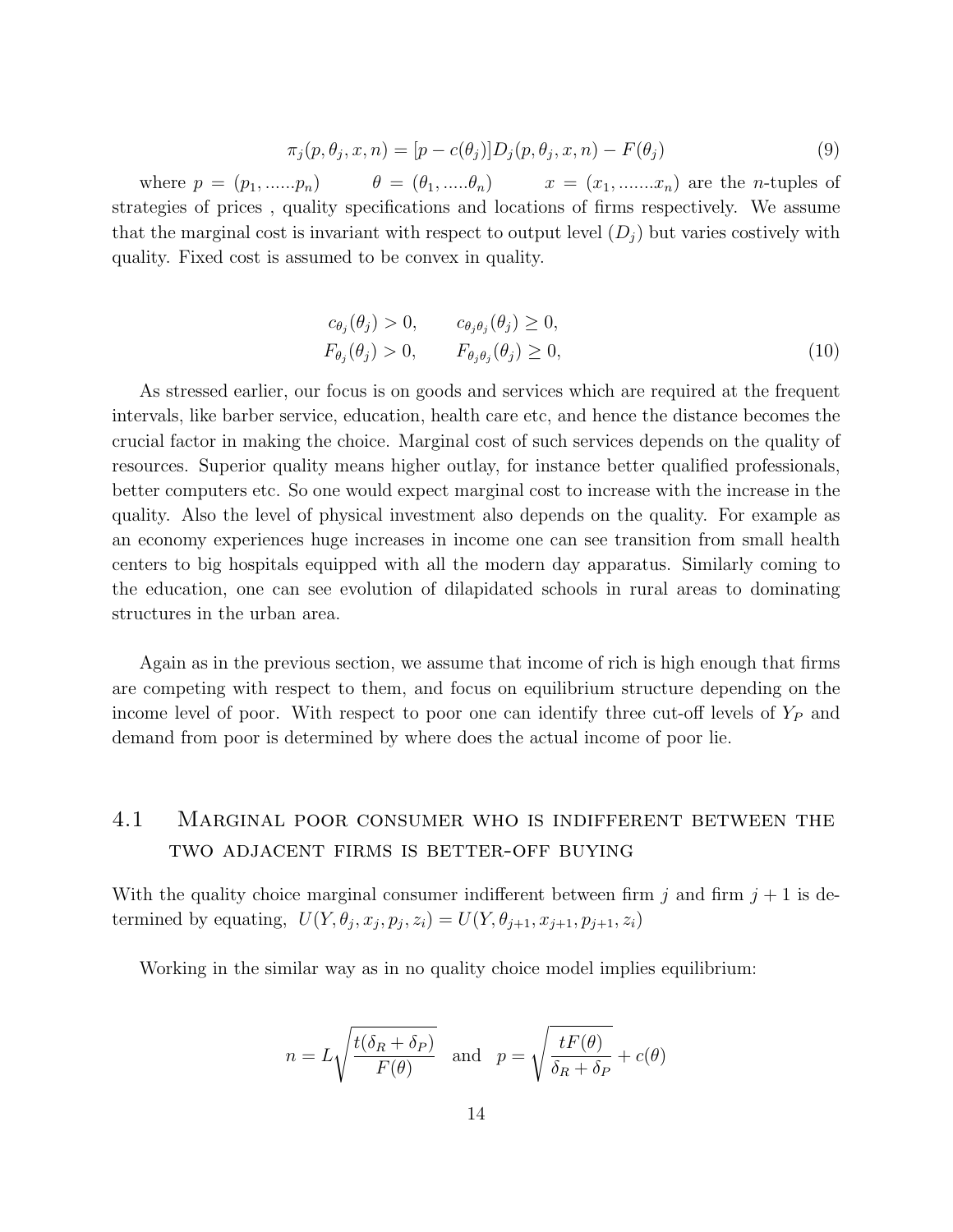Where,  $\theta$  is determined from:

$$
\frac{Y_R \delta_R + Y_P \delta_P}{\delta_R + \delta_P} = F'(\theta) \left[ \frac{t}{F(\theta)(\delta_R + \delta_P)} \right]^{\frac{1}{2}} + c'(\theta)
$$
\n(11)

 $Y_P$  enters in the same as  $Y_R$  in determination of equilibrium outcome. Both n and p depend on  $\theta$  implying that unlike the no quality choice model income has role to play even when firms compete for both poor and rich. Price is increasing in quality where as number of firms falls pointing towards the kind of economic development where the mall replaces the small retail shops. With the increase in quality level price goes up. Fixed cost also increases, implying that the total number of firms should fall to let each firm break-even.

This case holds when the marginal poor consumer, indifferent between the two adjacent firms is better-off consuming.

$$
\Rightarrow \frac{Y_P(\theta_j - \theta_{j+1}) - (p_j - p_{j+1}) + t(x_j - x_{j+1})}{2t} = \frac{L}{2n} < \frac{Y_P(\theta_j - 1) - p_j}{t}
$$

Substituting for the equilibrium implies that above case will hold when:

$$
\frac{3}{2}\sqrt{\frac{tF(\theta)}{\delta_R + \delta_P}} < Y_P(\theta - 1) - c(\theta)
$$
\n(12)

Observe that unlike in the basic model, cut-off level of  $Y_P$  depends on quality level which depends on the income level of rich as well. So the level of welfare of poor clearly depends on the income of rich and hence on the income gap. So it is not just the absolute level of income but relative income is important in determining the welfare of poor. Aggregate welfare of all poor is given by:

$$
2n\int_0^{\frac{L}{2n}} \{Y_P \theta - p - tx\} dx
$$

Simple substitution and assuming  $L = 1$  implies that total consumer welfare equals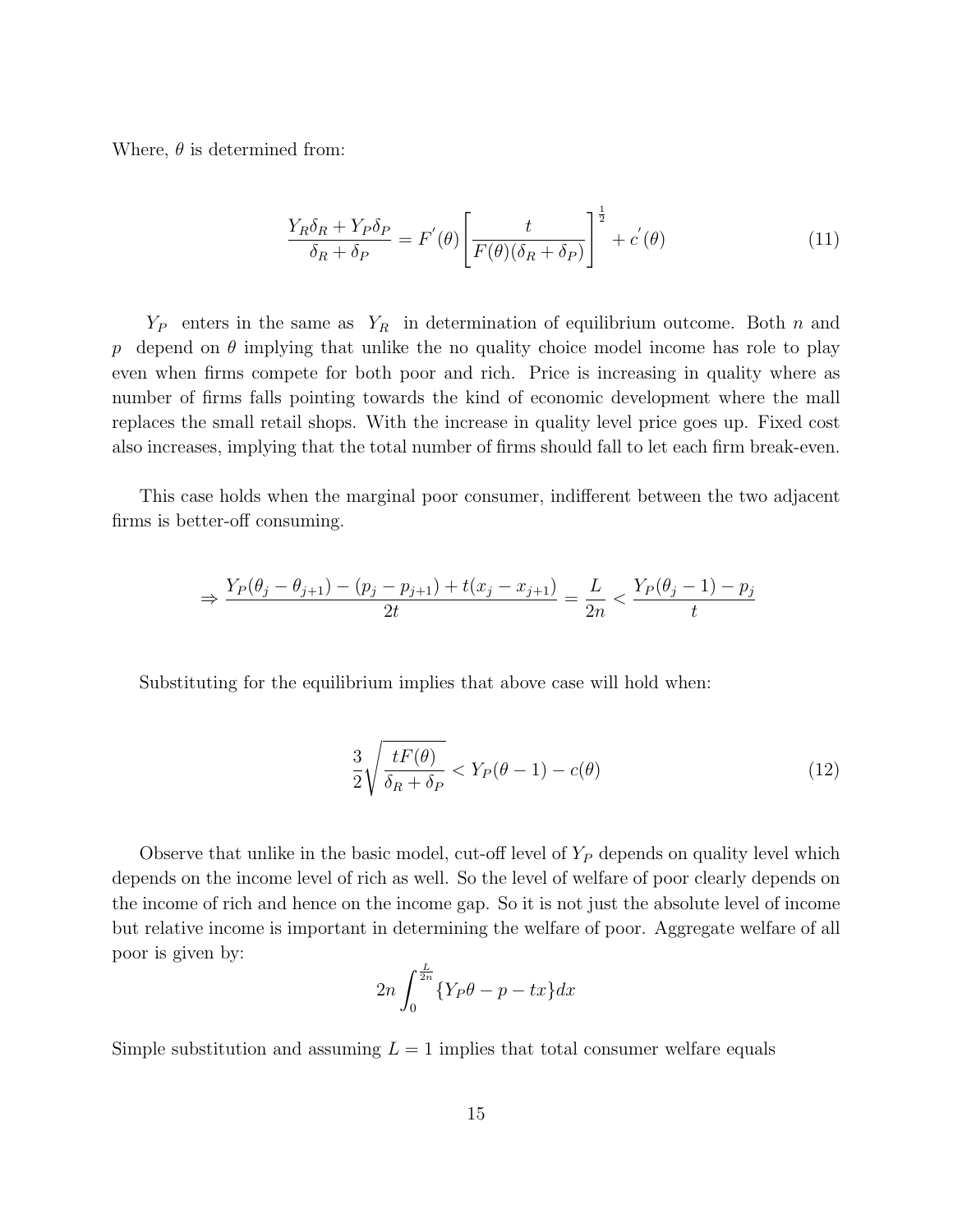$$
Y_P \theta - \frac{5}{4} \sqrt{\frac{tF(\theta)}{\delta_R + \delta_P}} - c(\theta)
$$
\n(13)

From the above equation it follows that for a given level of  $Y_P$  there exists a level of  $\theta$  say  $\theta_s$  at which aggregate welfare of poor as a community is maximised. The level of  $\theta$  which satisfies the following equation.

$$
Y_P = \frac{5}{8} F'(\theta) \left[ \frac{t}{F(\theta)(\delta_R + \delta_P)} \right]^{\frac{1}{2}} + c'(\theta)
$$
\n(14)

In the mixed community level of  $\theta$  is determined from:

$$
\frac{Y_R \delta_R + Y_P \delta_P}{\delta_R + \delta_P} = F'(\theta) \left[ \frac{t}{F(\theta)(\delta_R + \delta_P)} \right]^{\frac{1}{2}} + c'(\theta)
$$
\n(15)

where as in the segregated poor community quality level is determined from:

$$
Y_P = F'(\theta) \left[ \frac{t}{F(\theta)(\delta_R + \delta_P)} \right]^{\frac{1}{2}} + c'(\theta)
$$
\n(16)

It clearly follows that when the income gap between poor and rich is not substantial then poor are infact better-off staying in the mixed community. This follows clearly from the picture below.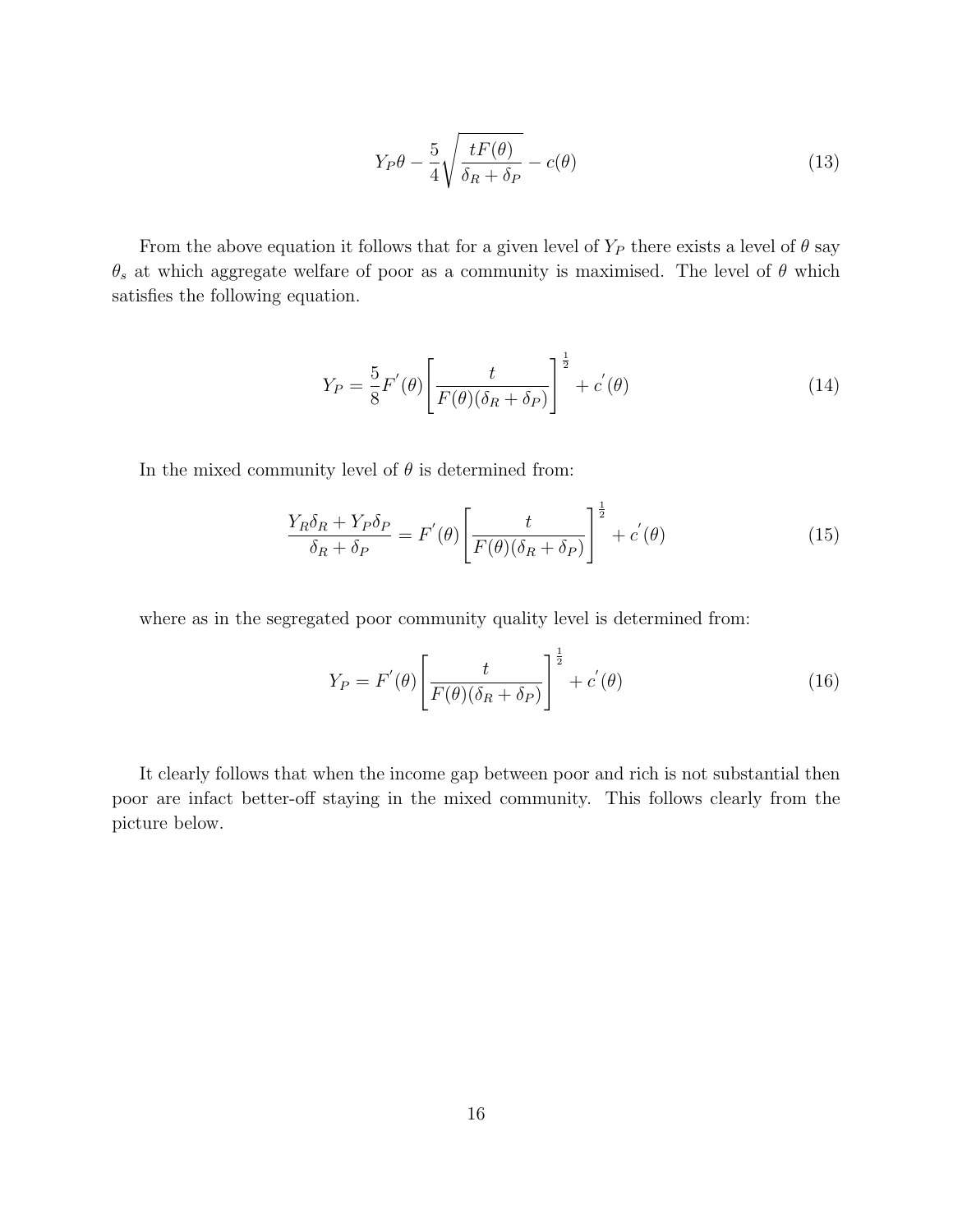

Figure 2: Relation between aggregate welfare of poor and  $Y_R$ 

From the above equations it is also clear that aggregate welfare curve is an inverted Ushaped curve which attains maximum at  $\theta_P^*$ . So, in the mixed community when the gap between poor and rich is not much then the welfare of poor initially increases and reaches it maximum, but as the income gap widens then increase in utility is not enough to offset the corresponding rising cost, so the welfare falls. This is shown in the figure below.



Figure 3: Relation between aggregate welfare of poor and income level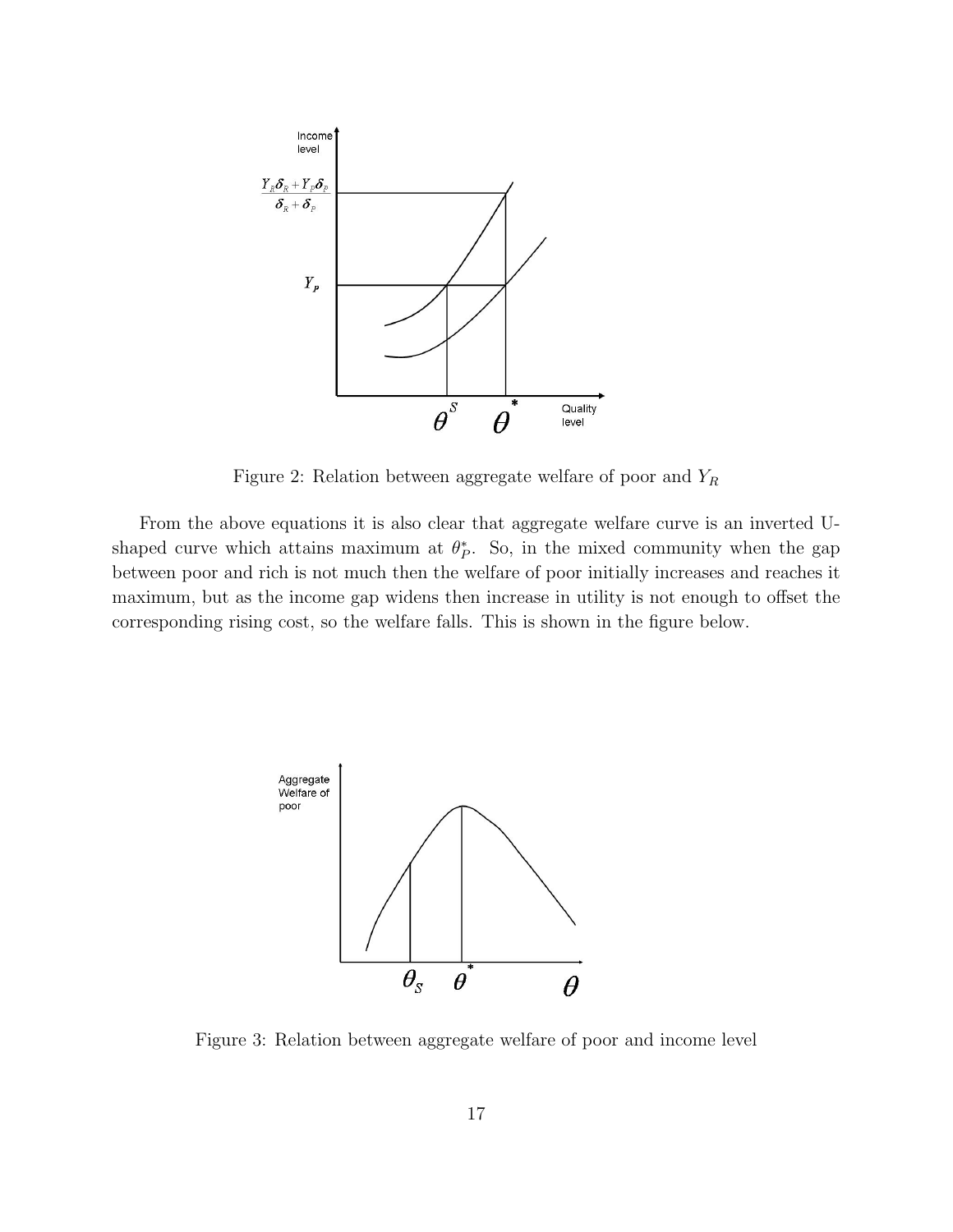This leads us to *proposition3*, which follows from the above figures.

**Proposition 3.** There exists a level of  $Y_R$  which corresponds to the socially optimal level of quality for poor in the segregated community, implying that poor as a community are better-off staying in the mixed community when relative income gap is not much.

This is intuitive and also quite apparent from the data. As the income of rich increases given the level of  $Y_P$  level of quality goes up hence the gross utility of individuals goes up, but with increase in  $\theta$  price and the distance traveled by the marginal consumer also rise, leading to fall in utility. Ultimately what happens to consumers welfare depends on which affect dominates. For the low income divergence even poor gain as they have access to better quality but when income disparity is too stark then they loose out owing to increases cost. For example preliminary investigation of NSSO data reveals that health expenditure of person from the poorest quintile of urban population initially increases as the person moves from very poor urban region to poor urban region but it falls as he moves from very poor urban region to urban rich region, implying that there is U-shaped relation between the average health expenditure of person from the poorest quintile of urban population and state per capita GDP of that region.

Above is what happens at the aggregate, but what happens to the marginal consumer depends on the it can be shown that,  $\bar{Y}_P$  and  $\bar{\theta}$ , the cut-off level of  $Y_P$  and  $\theta$ , at which poor is just indifferent in buying and not buying increases as  $Y_R$  increases, implying that as quality goes up in response to exogenous factors, marginal poor consumer is worse-off as increase in gross utility is not enough to outweigh increased cost. So to bring back consumer to the same utility level  $\bar{Y}_P$  increases. This leads to the following proposition.

**Proposition 3.**  $\bar{Y}_P$  and  $\bar{\theta}$  increases as  $Y_R$  increases if  $c''(\theta) \geq 0$  and  $F''(\theta) > \frac{[F'(\theta)]^2}{2F(\theta)}$  $\frac{F'(\theta)|^2}{2F(\theta)},$ implying that the marginal poor consumer is worse-off if income gap between poor and rich widens.

Above proposition has been proved analytically in the appendix. Following figure illustrates the idea.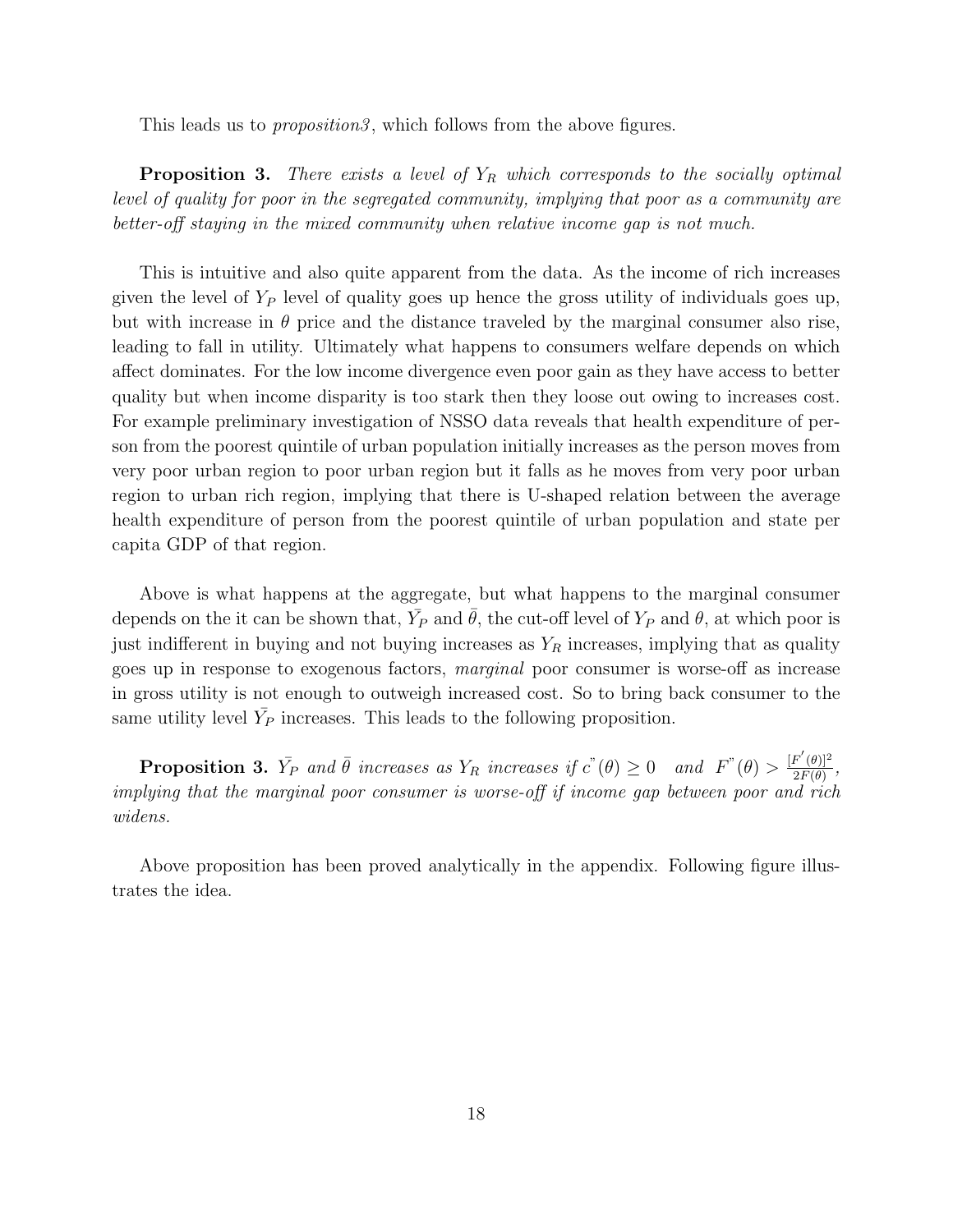

Figure 4: Impact of increase in  $Y_R$  on  $\bar{Y}_P$  and  $\bar{\theta}$ 

This implies that with convex cost structure as quality level increases without increase in  $Y_P$ , poor as community gains for certain income gap but the marginal consumer is always worse-off, as the benefit of quality increase is not enough to outweigh the loss due to higher price and distance.

# 4.2 Marginal consumer indifferent between the two adjacent firms is better-off not buying

As in the previous section this case implies that there are some poor who are left out of the market by the virtue of higher distance. Again it can be shown, that the cut-off level below which some poor are left unserved is increasing in the income of rich. This highlights the impact of rising income disparity. Demand from rich is evaluated in the same way as above and demand from the poor is determined by the distance of the marginal consumer indifferent in buying and not buying.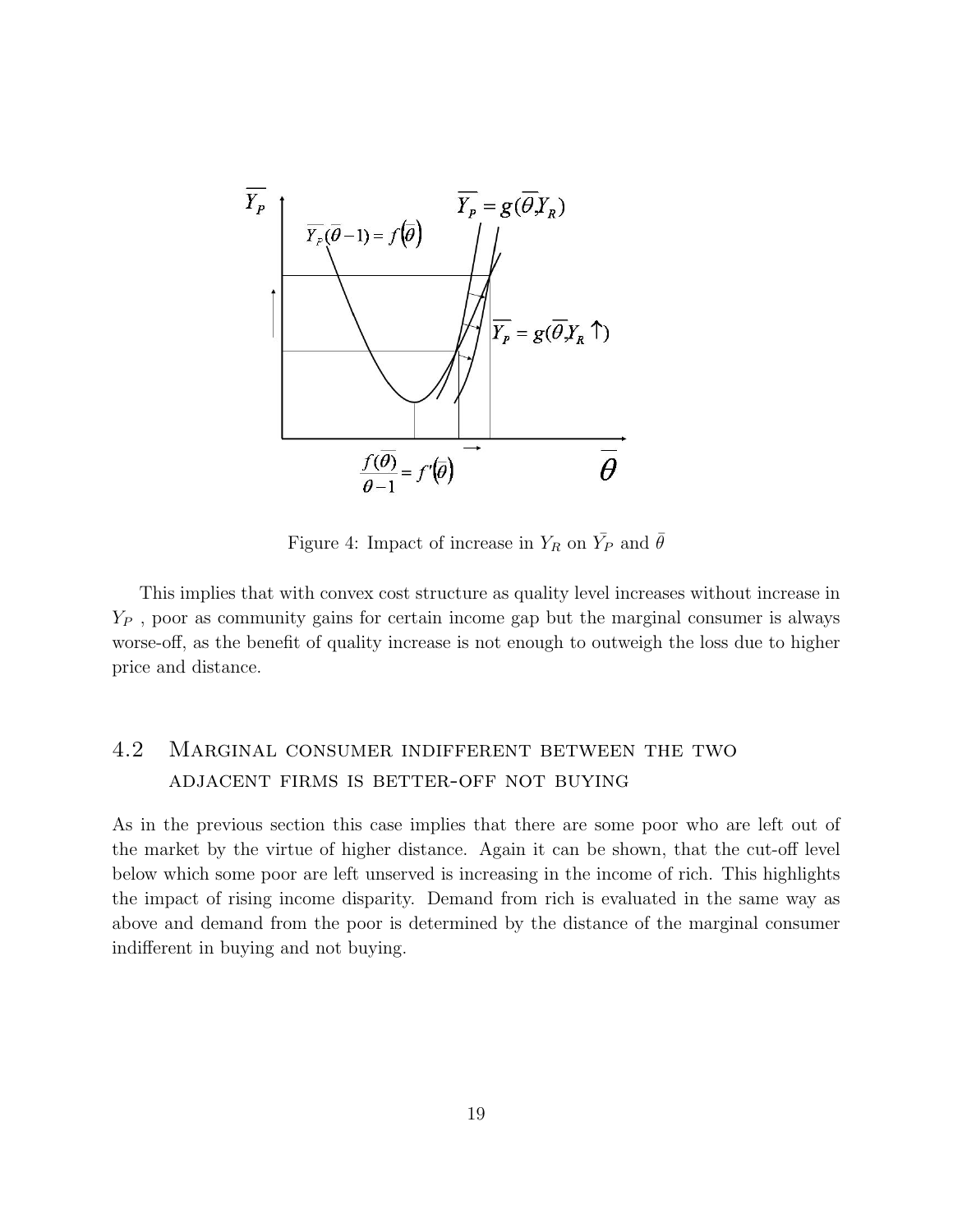$$
D_j = \frac{\delta_R}{2t} \times \left[ Y_R(2\theta_j - \theta_{j+1} - \theta_{j-1}) - (2p_j - p_{j+1} - p_{j-1}) + t(x_j, x_{j+1}) + t(x_j, x_{j-1}) \right] +
$$
  

$$
2\delta_P \left[ \frac{Y_P(\theta_j - 1) - p_j}{t} \right]
$$

As in the basic model demand is more elastic as poor constitutes firms captive market, and hence the gain to firm from fall in price is more from poor than from rich. So firms give more weightage to poor as compared to rich. This is reflected in the expressions for  $n$  and  $p$ below:

$$
p = \sqrt{\frac{tF(\theta)}{\delta_R + 2\delta_P}} + c(\theta) \quad \text{and} \quad n = \frac{tL\delta_R}{\delta_R + 4\delta_P \left[ \sqrt{\frac{tF(\theta)}{\delta_R + 2\delta_P}} - \frac{2\delta_P}{\delta_R + 4\delta_P} [Y_P(\theta - 1) - c(\theta)] \right]}
$$

 $\theta$  in this case is determined from the following equation:

$$
\frac{Y_R \delta_R + 2Y_P \delta_P}{\delta_R + 2\delta_P} = F'(\theta) \times \left[ \frac{t}{F(\theta)[\delta_R + 2\delta_P]} \right]^{\frac{1}{2}} + c'(\theta)
$$
(17)

Cut-off level of  $Y_P$  for which this is true is implied by the following equation:

$$
Y_P(\theta - 1) - c(\theta) < \frac{3\delta_R + 4\delta_P}{2[\delta_R + \delta_P]} \left[ \frac{tF(\theta)}{\delta_R + 2\delta_P} \right]^{\frac{1}{2}}
$$

Let  $\tilde{Y_P}$  be the cut-off level of  $Y_P$ , at which this equation holds with equality. For  $Y_P < \tilde{Y_P}$ distance bites, in the sense some individuals even at the same income level are left unserved because of the increased cost.

# 5 Remarks

•  $\bar{Y}_P > \tilde{Y}_P$ , as  $\bar{Y}_P$  is the level of  $Y_P$  above which the marginal poor consumer indifferent between the two adjacent firms is better-off buying, while  $\tilde{Y_P}$  is the level of  $Y_P$  below which marginal poor consumer indifferent between two adjacent firms gets less than his reservation in case he buys, so  $\tilde{Y}_P > \bar{Y}_P$ , is never a possibility.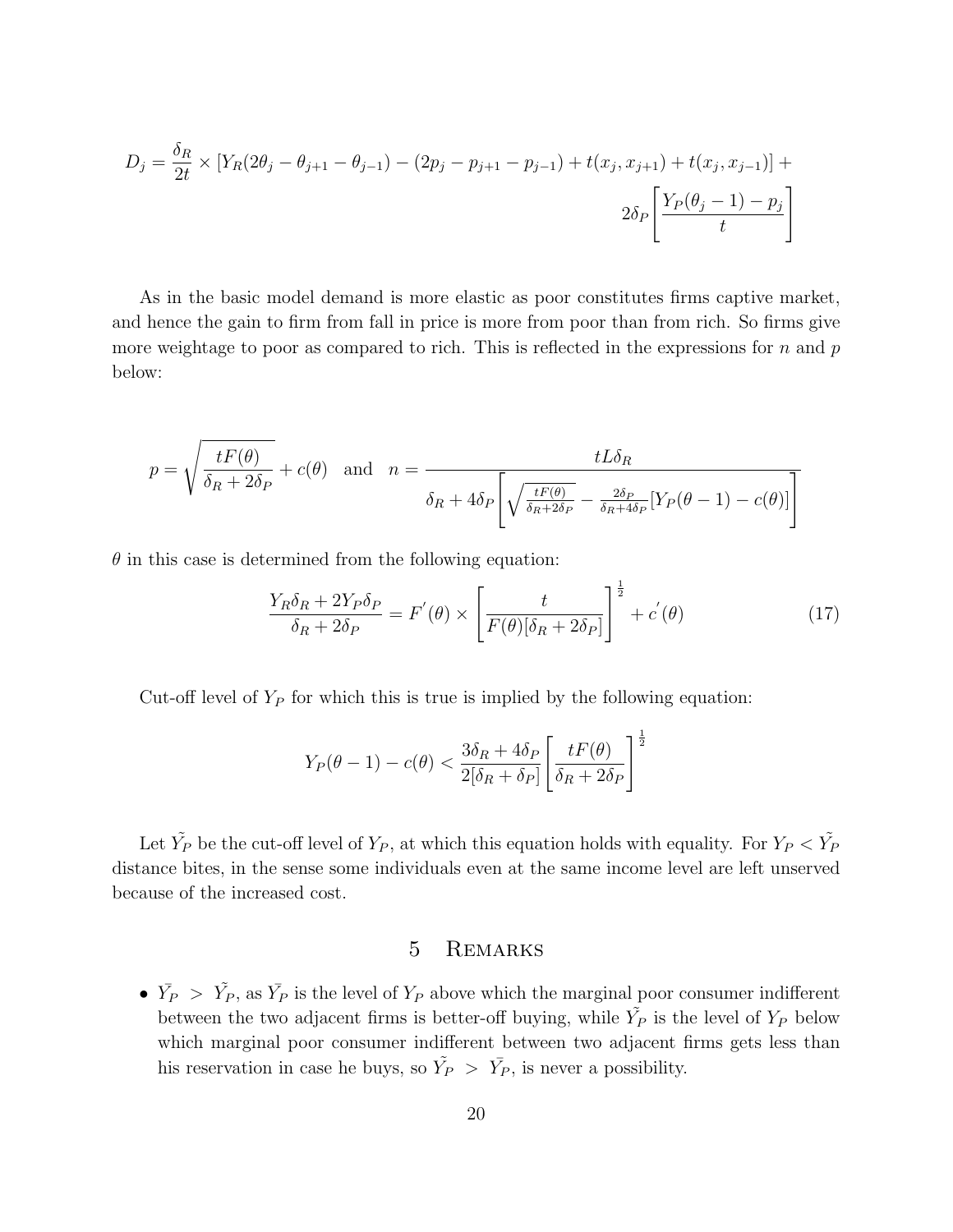- In the above paper we have restricted ourselves only to the symmetric equilibrium, where there is just one quality, though generally depending on the income dispersion there are many qualities, but what the above analysis portrays is the average picture in some sense.
- In case minimum quality restriction is binding then poor as a community might be worse-off if  $\theta > \theta^*$ .

# 6 Conclusion

In this paper we tried to explore the relationship between the income dispersion and economic well-being of poor. The notion is compelling and thought provoking as it shows that how sheer presence of another income group can influence individuals choices and quality of life. For example, in India it has been revealed by the census data that the literacy level of poor, (individuals at the lowest decile of income level) is higher in the urban region as compared to the rural region. This points towards the lack of availability of good quality schools in the rural regions because of the low income level of poor. As is evident, the major theme that runs through the paper is that whether poor are better-off staying in the segregated community or in a mixed community. While in the scenario when there is no quality choice, poor gain when their income level is very low, as it is not sustainable for the firm to open up in the poor region, but this gain erodes once the income gap is narrow. In the model where there exists endogenous quality choice, poor gain from better quality when income gap is not substantial, but when this divergence rises, then the quality level which is determined by the weighted average of the income level does not reflects preference of poor. Even though the paper has limitation, as it restricts itself to the symmetric equilibrium but it raises an important issue that needs to further addressed in future research.

# 7 APPENDIX

Proof of proposition 1.

1. Comparison of welfare of poor at  $Y_P \theta = \sqrt{\frac{2tF}{\delta P}}$  $\frac{\partial tF}{\partial P}+c$  in a mixed community versus a segregated economy.

As noted welfare of poor in the segregated community is given by:

$$
2n\int_0^{\frac{L}{2n}} \{Y_P \theta - p - tx\} dx
$$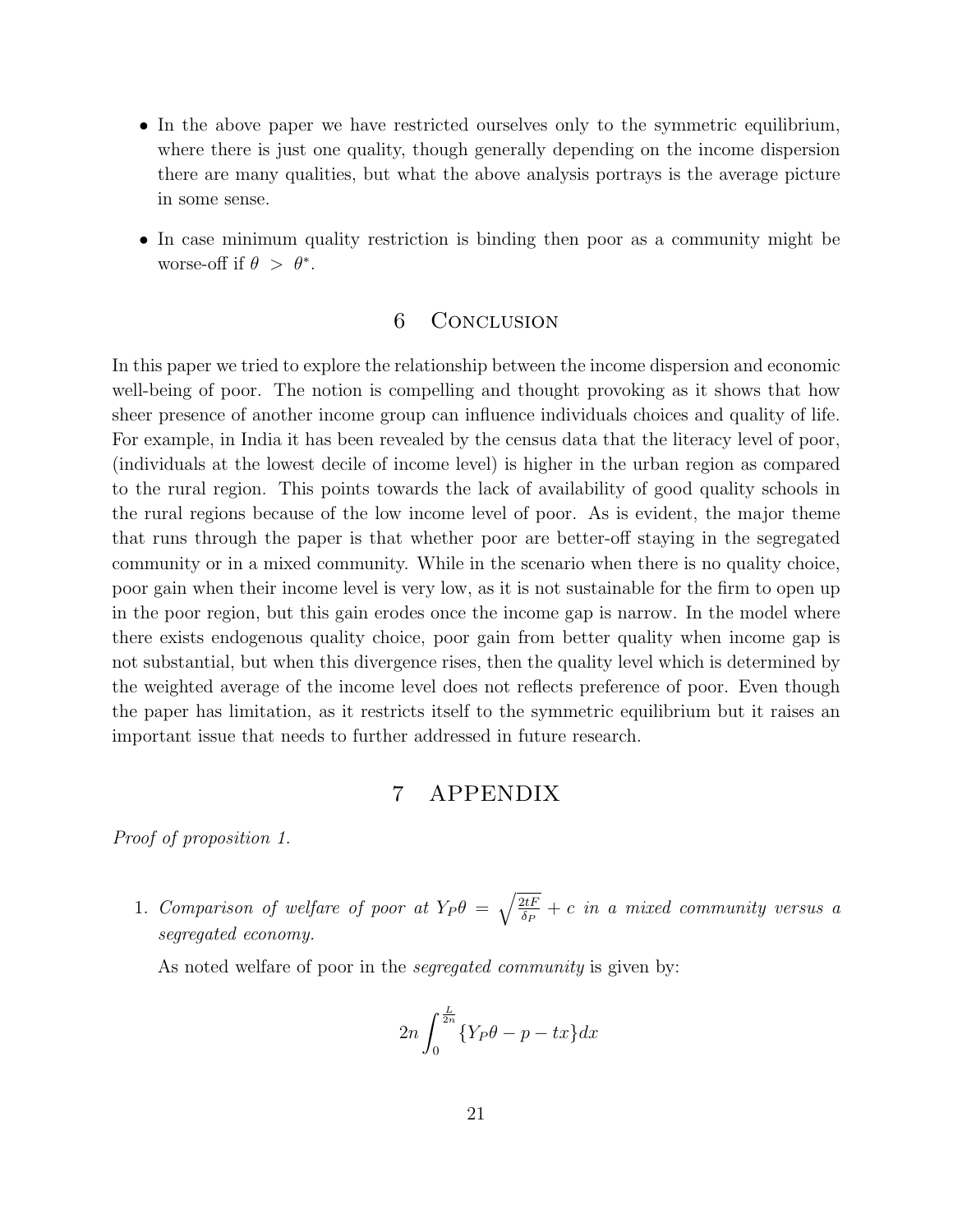Simple substitutions and normalising  $L = 1$  implies welfare equals:

$$
Y_P + \frac{1}{4} \left[ \frac{2tF}{\delta_R + \delta_P} \right]^{\frac{1}{2}}
$$

In the *mixed* community, welfare of poor given by:

$$
2n\int_0^{\nu} \{Y_P\theta - p - tx\} dx + 2n\int_{\nu}^{\frac{L}{2n}} Y_P dx
$$

where  $\nu = \frac{1}{t}$  $\frac{1}{t}[Y_P \theta - p]$ . Simple substitution and normalising  $L = 1$  implies, welfare equals:

$$
nt\nu^2 + Y_P
$$

On substituting for the equilibrium values above expression reduces to:

$$
\frac{\delta_R \left[ \left[ \frac{2tF}{\delta_R + \delta_P} \right]^{\frac{1}{2}} - \left[ \frac{tF}{\delta_R + 2\delta_P} \right]^{\frac{1}{2}} \right]^2}{(\delta_R + 4\delta_P) \left[ \left( \frac{tF}{\delta_R + 2\delta_P} \right)^{\frac{1}{2}} - \frac{2\delta_P}{\delta_R + 4\delta_P} \left[ \frac{2tF}{\delta_R + \delta_P} \right]^{\frac{1}{2}} \right]} + Y_F
$$

Poor will be better staying in the mixed community instead of segregated only if:

$$
\frac{1}{4} \left[ \frac{2tF}{\delta_R + \delta_P} \right]^{\frac{1}{2}} > \frac{\delta_R \left[ \left[ \frac{2tF}{\delta_R + \delta_P} \right]^{\frac{1}{2}} - \left[ \frac{tF}{\delta_R + 2\delta_P} \right]^{\frac{1}{2}} \right]^2}{(\delta_R + 4\delta_P) \left[ \left( \frac{tF}{\delta_R + 2\delta_P} \right)^{\frac{1}{2}} - \frac{2\delta_P}{\delta_R + 4\delta_P} \left[ \frac{2tF}{\delta_R + \delta_P} \right]^{\frac{1}{2}} \right]}
$$

To simplify things we work with the case  $\delta_R = \delta_P = \delta$ . After substitution it turns out that poor are better-off staying in the segregated economy instead of mixing with rich.

2. Evaluating welfare of poor, for the other extreme, i.e when  $Y_P \theta - c = \frac{3\delta_R + 4\delta_F}{2(S - 1)S}$  $2(\delta_R+\delta_P)$  $\lceil tF$  $\delta_R + 2\delta_P$  $\frac{1}{2}$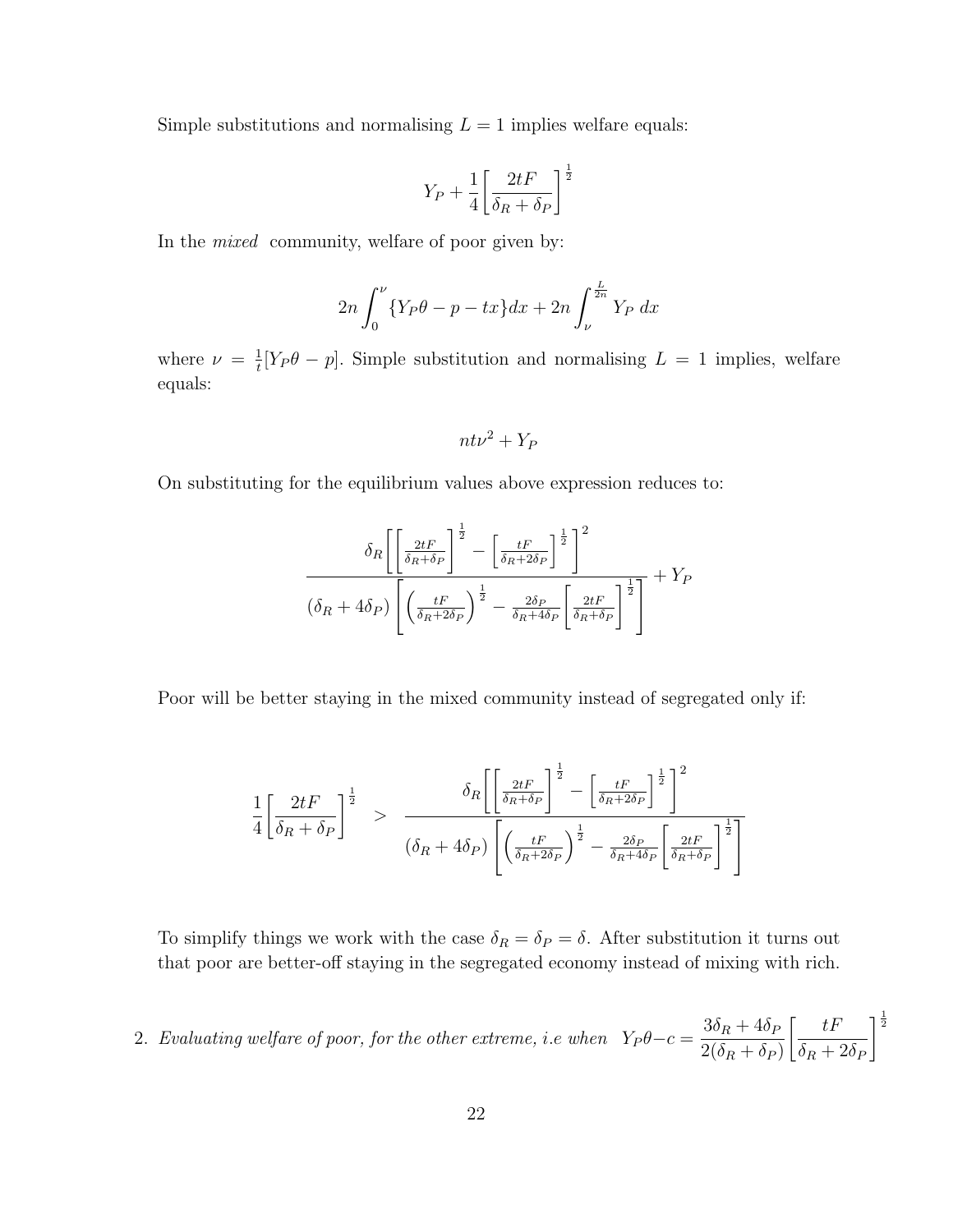Segregated economy: Price is set such that, the marginal consumer indifferent between the two adjacent firms is also indifferent in buying and not buying  $\Rightarrow p = Y_P \theta - \frac{tL}{2n}$  $_{2n}$ 

$$
\pi_j = [p_j - c]D_j - F = [Y_P \theta - \frac{tL}{2n} - c] \frac{\delta L}{n} - F
$$

$$
\frac{L}{n} \text{ is determined such that } \pi_j = 0 \implies \frac{t\delta}{2} \left[ \frac{L}{n} \right]^2 - [Y_P(\tilde{u} - \bar{u}) - c] \frac{\delta L}{n} + F = 0
$$

Since all poor are consuming so welfare of the consumers is given by:

$$
2n\int_0^{\frac{L}{2n}} \{Y_P \theta - p - tx\} dx
$$

In case of *mixed community* also this income level marks the start of the kink. Price is again determined so as to make the marginal consumer indifferent in buying and not buying. And the relevant equation which determines the level of  $\frac{L}{n}$  is also the same. These observations imply welfare of poor is same in both the cases.

#### Proof of proposition 2.

Demand when consumers of both types are just indifferent in buying and not buying:

$$
\Rightarrow D_R = \frac{2\delta_R[Y_R\theta - p]}{t} \text{ and } D_P = \frac{2\delta_P[Y_P\theta - p]}{t}
$$

$$
\pi = 2[p - c] \left[ \frac{(Y_R\delta_R + Y_P\delta_P)\theta - p(\delta_R + \delta_P)}{t} \right] - F
$$
FOC wrt Price: 
$$
\Rightarrow p = \frac{(Y_R\delta_R + Y_P\delta_P)\theta}{2(\delta_R + \delta_P)} + \frac{c}{2}
$$
Zero-profit condition implies: 
$$
p = \frac{(Y_R\delta_R + Y_P\delta_P)\theta}{(\delta_R + \delta_P)} - \left[ \frac{tF}{2(\delta_R + \delta_P)} \right]^{\frac{1}{2}}
$$

On equating the two prices we have:  $\frac{(Y_R \delta_R + Y_P \delta_P) \theta}{\sqrt{S_R + S_R}}$  $(\delta_R+\delta_P)$  $-c =$  $\begin{bmatrix} 2tF \end{bmatrix}$  $(\delta_R+\delta_P)$  $\frac{1}{2}$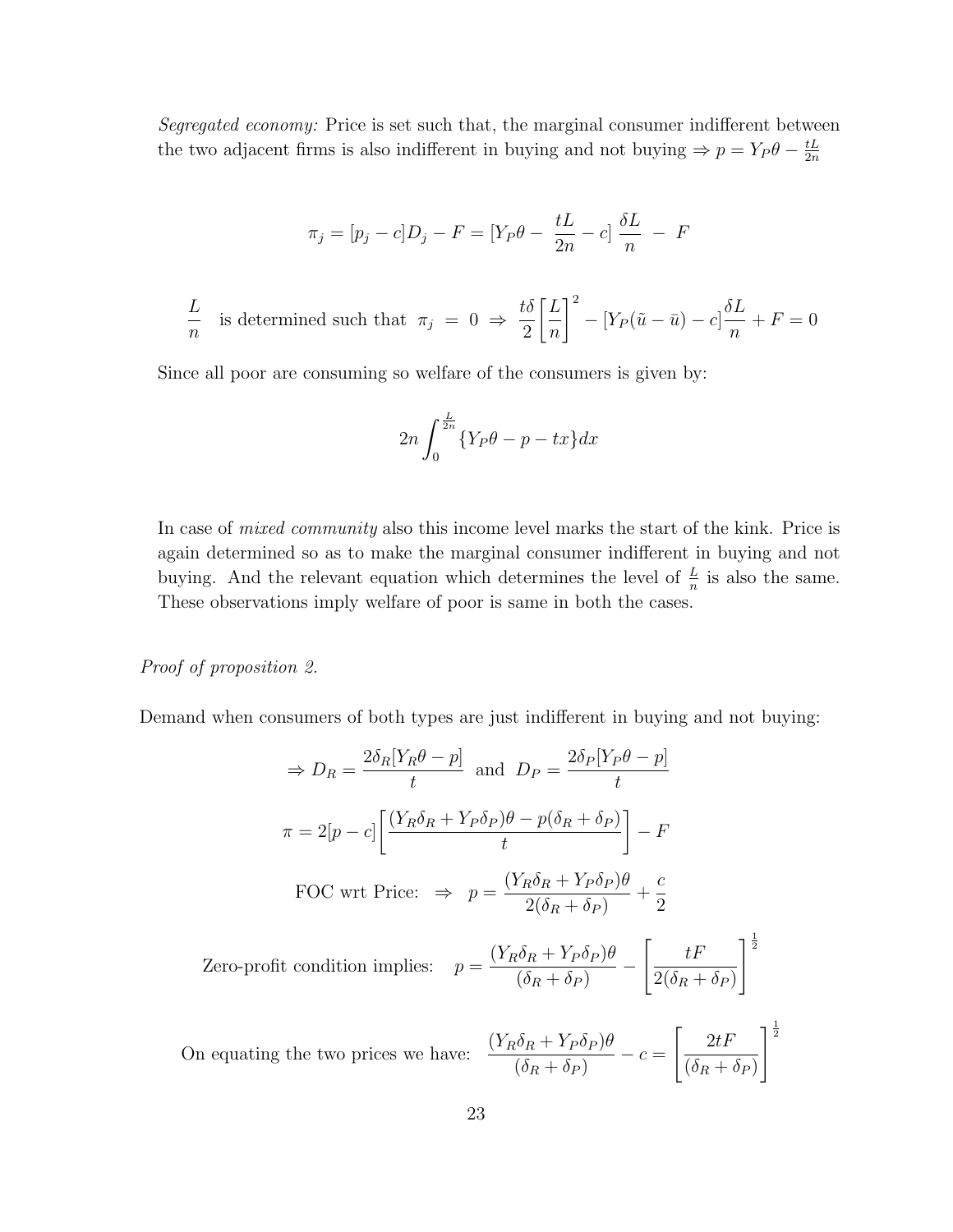Given that some poor are consuming would imply:  $D_P =$  $2\delta_P[Y_P\theta-p]$ t  $> 0$ 

After substitutions this is equivalent to:  $Y_P \theta \int \left[ 2tF \right]$  $(\delta_R + \delta_P)$  $\frac{1}{2}$  $+c \left[\begin{array}{cc} & tF \end{array}\right]$  $2(\delta_R+\delta_P)$  $\frac{1}{2}$  $> 0$ ⇒ Some poor will be served only if:  $Y_P \theta - c > \left[ \frac{tF}{2\sqrt{5}} \right]$  $2(\delta_R + \delta_P)$  $\frac{1}{2}$ 

Proof of proposition 3.

Equation 16 implies:

$$
\frac{d\theta}{dY_P} = \frac{\delta_P}{\left[\frac{t(\delta_R + \delta_P)}{F(\theta)}\right]^{\frac{1}{2}} \left[F^{"}(\theta) - \frac{[F'(\theta)]^2}{2F(\theta)}\right] + c^{"}(\theta)(\delta_R + \delta_P)}
$$

$$
\Rightarrow \frac{d\theta}{dY_P} > 0 \text{ if } c^{\text{"}}(\theta) \ge 0, \text{ and } F^{\text{"}}(\theta) > \frac{[F'(\theta)]^2}{2F(\theta)} \text{ which we assume to hold.}
$$

Let 
$$
f(\bar{\theta}) = \frac{3}{2} \left[ \frac{tF(\theta)}{\delta_R + \delta_P} \right]^{\frac{1}{2}} + c(\theta) \Rightarrow \bar{Y}_P(\bar{\theta} - 1) - f(\bar{\theta}) = 0
$$
 (18)

Given that  $\int^{\infty}(\theta) > \frac{[F'(\theta)]^2}{2F(\theta)}$  $\frac{F(\theta)|^2}{2F(\theta)}$  sufficient condition for  $\sqrt{ }$ to be convex in quality is satisfied, implying that  $f(\bar{\theta})$  is convex in quality.

Where  $\bar{\theta}$  is evaluated from equation 16, which can be rewritten as:

$$
\bar{Y_P} = \frac{-Y_R \delta_R}{\delta_P} + \frac{\delta_R + \delta_P}{\delta_P} \left\{ F'(\bar{\theta}) \left[ \frac{t}{F(\bar{\theta}) (\delta_R + \delta_P)} \right]^{\frac{1}{2}} + c'(\bar{\theta}) \right\}
$$

This can be written as:

$$
\bar{Y}_P - g(\bar{\theta}, Y_R) = 0 \tag{19}
$$

On totally differentiating the two equations, 18 and 19 can be expressed as:

 $(\bar{\theta} - 1)d\bar{Y}_P + [\bar{Y}_P - f'(\bar{\theta})]d\bar{\theta} = 0$  (20)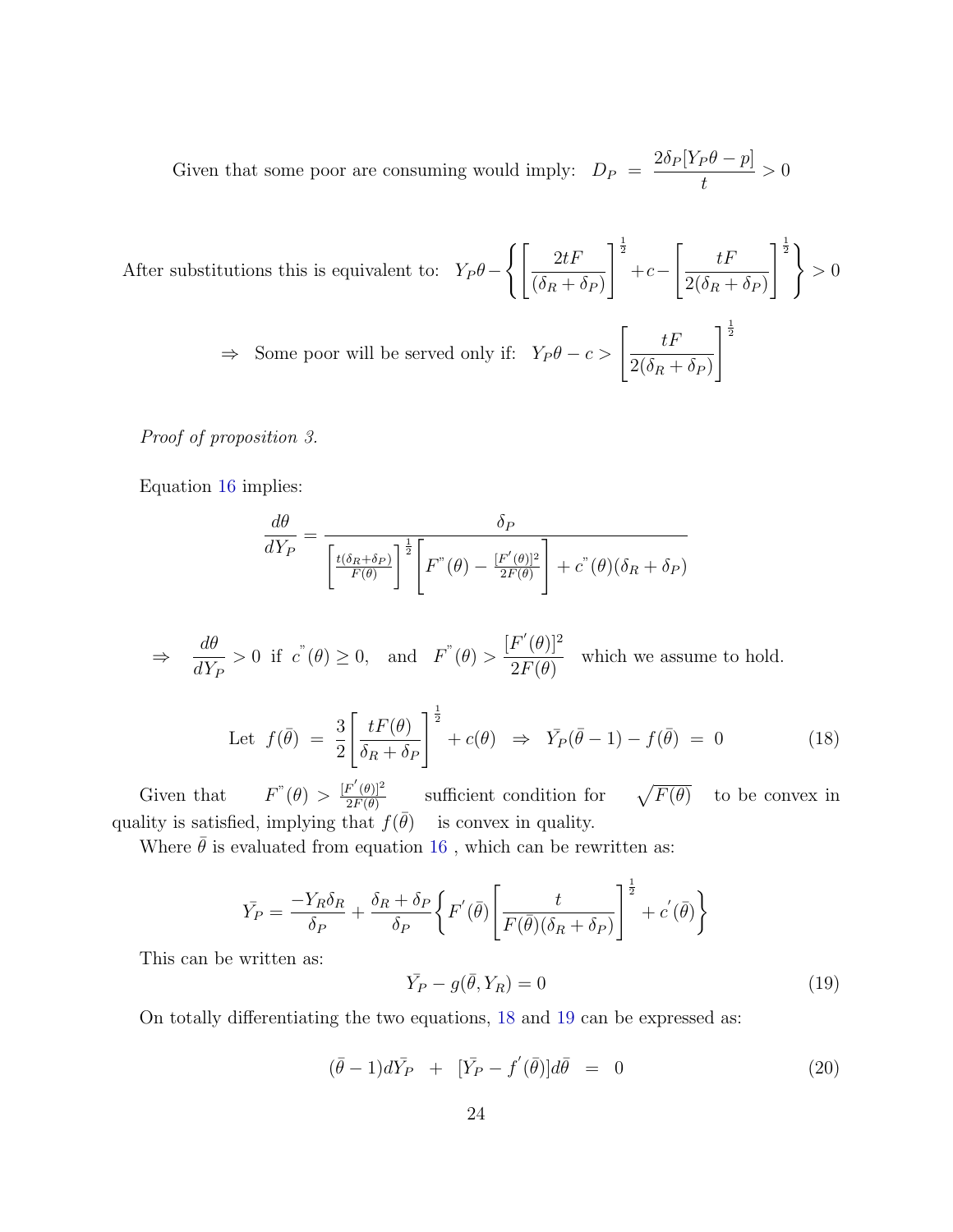and 
$$
d\bar{Y}_P - \frac{\delta g}{\delta \theta} d\bar{\theta} = \frac{\delta g}{\delta Y_R} dY_R
$$
 (21)

After substitution equation 20 implies,  $(\bar{\theta} - 1)d\bar{Y}_P$  +  $\int f(\bar{\theta})$  $\left[\frac{f(\theta)}{\bar{\theta}-1}-f'(\bar{\theta})\right]$  $d\bar{\theta} = 0$ 

*i.e.* 
$$
\frac{d\bar{Y_P}}{d\bar{\theta}} = -\frac{\frac{f(\bar{\theta})}{\bar{\theta}-1} - f'(\bar{\theta})}{\bar{\theta}-1}
$$

implying that it is U-shaped curve and it at its minimum at the level of  $\theta$  where difference between marginal and the average equals zero, *i.e.* there exists a level of  $\bar{\theta}$  at which  $\frac{f(\bar{\theta})}{\bar{\theta}-1}$  $f'(\bar{\theta})$  which equals  $Y_P$  from equation 18. Level of  $\theta$  relevant for this case is determined from equation 16.

$$
\frac{Y_R \delta_R + Y_P \delta_P}{\delta_R + \delta_P} = F'(\theta) \left[ \frac{t}{F(\theta)(\delta_R + \delta_P)} \right]^{\frac{1}{2}} + c'(\theta)
$$

Which implies a positive relation between  $Y_R$  and  $\theta$ , so the relevant portion of the curve implied by the equation 18 is the upward sloping part.

And equation 21 implies, 
$$
\frac{d\bar{Y}_P}{d\bar{\theta}} = \frac{\delta g}{\delta \theta} > 0
$$

In matrix notation above equations can be written as:

$$
\begin{pmatrix}\n\bar{\theta} - 1 & \bar{Y}_P - f'(\bar{\theta}) \\
1 & -\frac{\delta g}{\delta \theta}\n\end{pmatrix}\n\begin{pmatrix}\nd\bar{Y}_P \\
d\bar{\theta}\n\end{pmatrix} = \begin{pmatrix}\n0 \\
\frac{\delta g}{\delta Y_R} dY_R\n\end{pmatrix}
$$

Following Cramer's rule:

$$
d\bar{\theta} = \frac{(\bar{\theta} - 1)\frac{\delta g}{\delta Y_R} dY_R}{-(\bar{\theta} - 1)\frac{\delta g}{\delta \theta} - [\bar{Y_P} - f'(\bar{\theta})]}
$$

$$
\Rightarrow \frac{d\bar{\theta}}{dY_R} = \frac{-\frac{\delta g}{\delta Y_R}}{\frac{\delta g}{\delta \theta} + \frac{\frac{f(\bar{\theta})}{\theta} - f'(\bar{\theta})}{\bar{\theta} - 1}}
$$

It is clear that numerator is positive, as  $\frac{\delta g}{\delta Y_R}$  < 0 implying that  $\frac{d\bar{\theta}}{dY_R}$  > 0 if the denominator is positive. Also  $\frac{f(\bar{\theta})}{\bar{\theta}-1} - f'(\bar{\theta}) < 0$ , when the curve slopes upward implying that the denominator will be positive if  $\frac{\delta g}{\delta \theta}$  >  $-\frac{1}{\theta-1}$  $\left[\frac{f(\bar{\theta})}{\bar{\theta}-1}-f'(\bar{\theta})\right]$ , i.e. if the slope of equation 19 is greater than  $\frac{1}{\theta-1} \times$  slope of equation 18.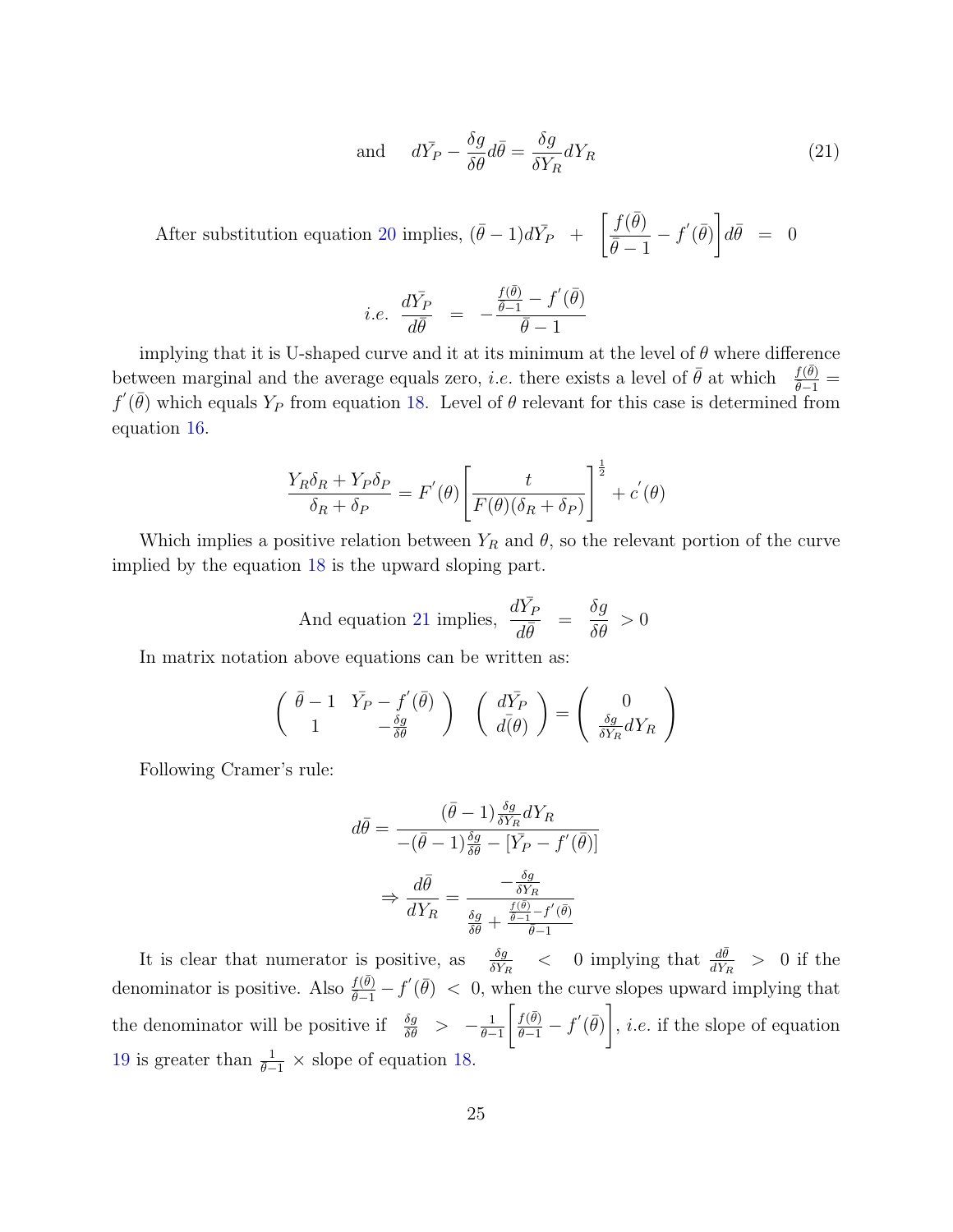This condition can be written as:

$$
\frac{\delta g}{\delta \theta} > -\frac{1}{\bar{\theta}-1} \left[ \frac{f(\bar{\theta})}{\bar{\theta}-1} - f'(\bar{\theta}) \right]
$$
  
Where  $\frac{\delta g}{\delta \theta} = \frac{\delta_R + \delta_P}{\delta_P} \left\{ \sqrt{\frac{tF(\theta)}{\delta_R + \delta_P}} \times \left\{ F^{\dagger}(\theta) - \frac{1}{2} \frac{[F'(\theta)]^2}{F(\theta)} \right\} + c^{\dagger}(\theta) \right\}$   
relevant  $\theta$  it has been argued,  $f'(\bar{\theta}) > \frac{f(\bar{\theta})}{\bar{\theta}-1} \Rightarrow f^{\dagger}(\bar{\theta}) > -\frac{1}{\bar{\theta}-1} \left[ \frac{f(\bar{\theta})}{\bar{\theta}-1} - f'(\bar{\theta}) \right]$ 

It can be easily shown that  $\frac{\delta g}{\delta \theta} > f(\bar{\theta})$  implying that denominator is positive.

As  $Y_R$  increases quality level goes up. But what does this imply for  $\bar{Y_P}$  for this we need to check sign of  $\frac{d\bar{Y_P}}{dY_R}$ .

$$
\frac{d\bar{Y_P}}{dY_R} = \frac{-\frac{\delta g}{\delta Y_R}[\bar{Y_P} - f'(\bar{\theta})]}{-(\bar{\theta} - 1)\frac{\delta g}{\delta \theta} - [\bar{Y_P} - f'(\bar{\theta})]}
$$

Substituting for  $\bar{Y}_P$ :

For the

$$
\Rightarrow \frac{d\bar{Y}_P}{dY_R} = \frac{\frac{\delta g}{\delta Y_R} \left[\frac{f(\bar{\theta})}{\bar{\theta}-1} - f'(\bar{\theta})\right]}{(\bar{\theta}-1)\frac{\delta g}{\delta \theta} + \left[\frac{f(\bar{\theta})}{\bar{\theta}-1} - f'(\bar{\theta})\right]}
$$

Again the numerator is positive as  $\frac{\delta g}{\delta Y_R}$  < 0 and  $\frac{f(\bar{\theta})}{\bar{\theta}-1} - f'(\bar{\theta})$  < 0 and denominator is positive if above condition on slopes of two equations is satisfied.

$$
\frac{d\bar{Y_P}}{dY_R} > 0 \ \ \text{if} \ \ (\bar{\theta}-1)\frac{\delta g}{\delta \theta} + \frac{f(\bar{\theta})}{\bar{\theta}-1} - f'(\bar{\theta}) > 0 \ \ \text{given} \quad \frac{f(\bar{\theta})}{\bar{\theta}-1} - f'(\bar{\theta}) < 0.
$$

References:

- 1. D'Aspremont, Claude, Jean Jaskold-Gabszewicz and Jacques-Francois Thisse, 1979, "On Hotelling's 'Stability in competition," Econometrica 47, 1145 -1150.
- 2. Degryse, H., 1996, " On the interaction between Vertical and Horizontal Product Differentiation: an Application to Banking", Journal of Industrial Economics, 44, pp. 169-186.
- 3. Eaton, B.C and R.G. Lipsey(1975), "The principle of Minimum Differentiation Reconsidered: Some New Developments in the Theory of Spatial Competition," Review of Economic Studies , 42 , 27-29.